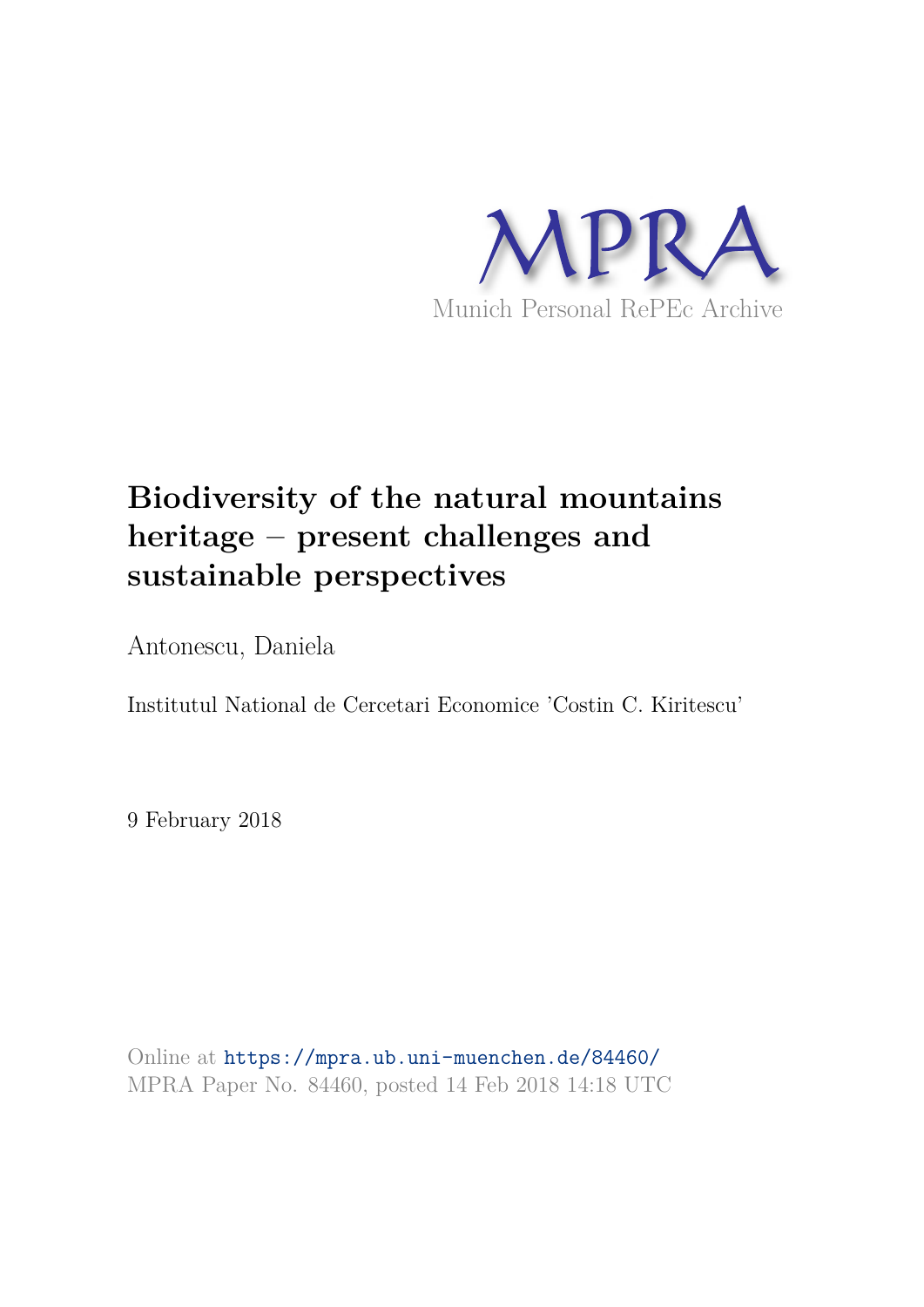# **BIODIVERSITY OF THE NATURAL MOUNTAINS HERITAGE – PRESENT CHALLENGES AND SUSTAINABLE PERSPECTIVES**

**PhD. Daniela ANTONESCU**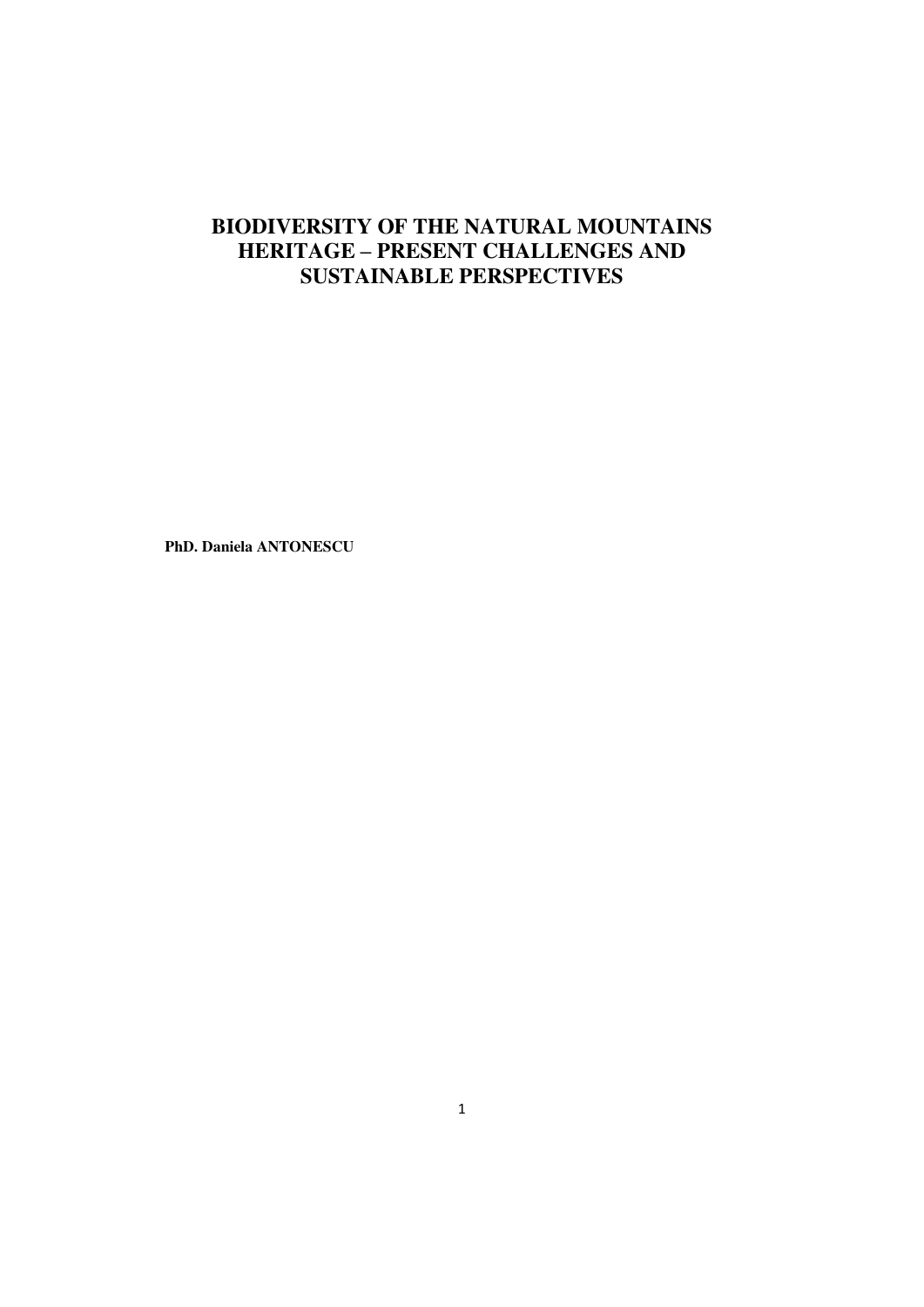# BIODIVERSITY OF THE NATURAL MOUNTAINS HERITAGE – PRESENT CHALLENGES AND SUSTAINABLE PERSPECTIVES

*Abstract: Between mountain regions and biodiversity exists a direct and indissoluble link: the mountain areas represent, perhaps, the most important source of eco-systems at global level, true scientific laboratories for researching and learning about the evolution and distribution of species and live bodies, about the relationships between these and about their adjustment to various environments and about the crucial influences of human actions, that led to the current climate changes. The mountains operate as true refuge for endemic species affected by uncontrolled human actions, while alpine meadows are exposed to losses of traditional pasture practices. The diverse and complex mountainous regions are the core elements of the environmental and sustainable development policies, the difficulties and problems encountered by these areas in adjusting to the new climate changes requiring adequate, swift and especially permanent (continuously supported) measures. The mountains belong, as a rule, to environmental geography but, just the same, they may be analysed also from the economic, social, cultural viewpoint, etc. as their multi-disciplinary nature is acknowledged both in the academic milieu but also by the decision factors involved in territorial development policy. Recently, the New Economic Geography, promoted intensively at global level, considers economic and social development of mountain regions of particular importance: mountain areas are important sources for raw materials and materials necessary for basic output and consumption (agriculture, industry, services) an aspect which affects under the present circumstances, both biodiversity and the living standard of local communities. The economic perspective is of particular importance both at the level of regional groups of interest, but the more so at the local level for the communities depending directly and permanently on the resources and conditions provided by the mountain. The negative impact on the mountain area of economic activities is increasingly more visible both at high and low altitude and therefore it should lead to a common vision and sustainable approach regarding the state of the biodiversity for this area because affecting a habitat might attract also the destruction of the entire ecologic balance which is already very fragile nowadays. Having as starting point the above considerations, the present paper provides a broad image of the relationship between the biodiversity of the mountain area and the implications of its economic and social development by resorting foremost to national and international documentary sources, to statistic data and information which attempt to complete the global image about the evolution of the relationship in time and space.* 

*Key-words: biodiversity, mountain area, natural heritage, sustainable development, local communities* 

*JEL Classification: 051; 056, 057; 058* 

*NOTE:* This article will be published in **Journal of Montanology** 2017 - Center of Mountain Economy - CE-MONT- INCE *Costin C. Kiritescu*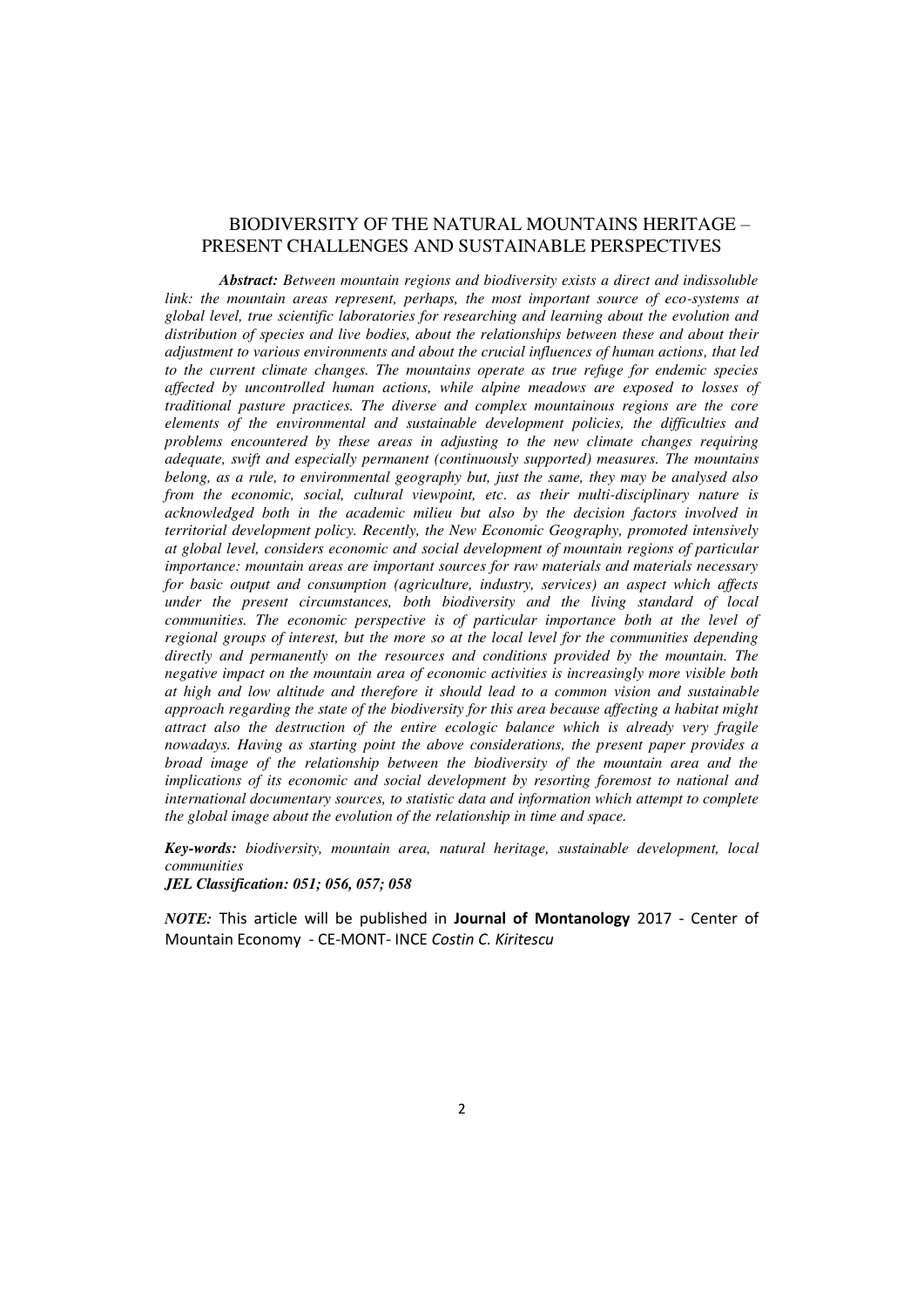# **INTRODUCTION**

It is well-known that mountain areas cover about 22% of the Earth's surface (32 million  $km^2$ ), and sustain directly about 13% of the world population (915 million inhabitants) and 70% of the rural population providing for 60-80% of the water resources of the earth. Due to the unique natural exquisiteness they host, many mountain regions are declared *Protected Areas* and enjoy special attention. Thus, approximately 25% from total land surfaces covered by mountains are framed within this category, as they represent the permanent dwelling of some rare species of fauna and flora, either relict or in peril<sup>1</sup> (Blyth et al., 2002) or shaping unique habitats and ecologic shelter corridors for forest species, etc. (Körner & Ohsawa, 2005). The mountain regions hold 60% from the biosphere's reserves and contribute by 15-20% to tourism activities at global level and are covered in a share by 23% with forests.

From the viewpoint of their relevance, mountain areas play a key-role in the economic, social, environmental development, and in culture and traditions etc., as they provide for essential eco-systemic goods and services. In dynamics, the mountain regions present a partial development even political and economic marginalisation and, in some cases, they are subjected to some territorial conflicts or reminiscences of the past.

The mountains shape a living, captivating sometimes dangerous and relatively populated life-environment that is continuously and aggressively subjected to severe economic pressures (unemployment, migration, change of land use models, habitat fragmentations, deforestation, industrialisation, mining pressure, pollution and uncontrolled exploitation of natural resources, and environmental degradation, water deficit, etc.) all these contributing to decreasing their intrinsic value as *natural owners of unique and non-replicable beauty.* 

Mountain regions are found on all continents, at all latitudes and types of large ecosystems (from the arid desert and tropical rainforests to the polar zones) and they are in the permanent attention of all those who love or manage them.

Irrespective of the nature of the attachment and involvement degree, mountains should benefit from sustainable management that would pursue:

 preventing the degradation of biodiversity, protecting rare species, diminishing the impact of climate changes, etc.;

 maintaining and supporting local communities developed only in agreement with the principles of preserving biodiversity and their identity;

 promoting some trading conditions to the advantage of these communities, protecting them from global competition and the fierce fight for obtaining and controlling mountainous natural resources; and,

 efficient management of local mountainous resources by maintaining the balance between the unlimited needs and increasingly scarce resources.

From the perspective of sustainable management, the products and services provided by mountain ecosystems have vital importance for local communities as they are an important source of raw materials for:

1. *The agricultural sector.* The heterogeneous conditions contributed to the evolution of a significant variety of agricultural cultures adapted to the environmental conditions and human needs: many agricultural cultures (corn, potatoes, barley, sorghum, tomatoes, apples, etc.) and part of the domestic mammals

<sup>1</sup> HOLDEN A., FENNELL D. A. (2013), *The Routledge Handbook of Tourism and the Environment, ISBN 978-0-415-58207-0.*

<u>.</u>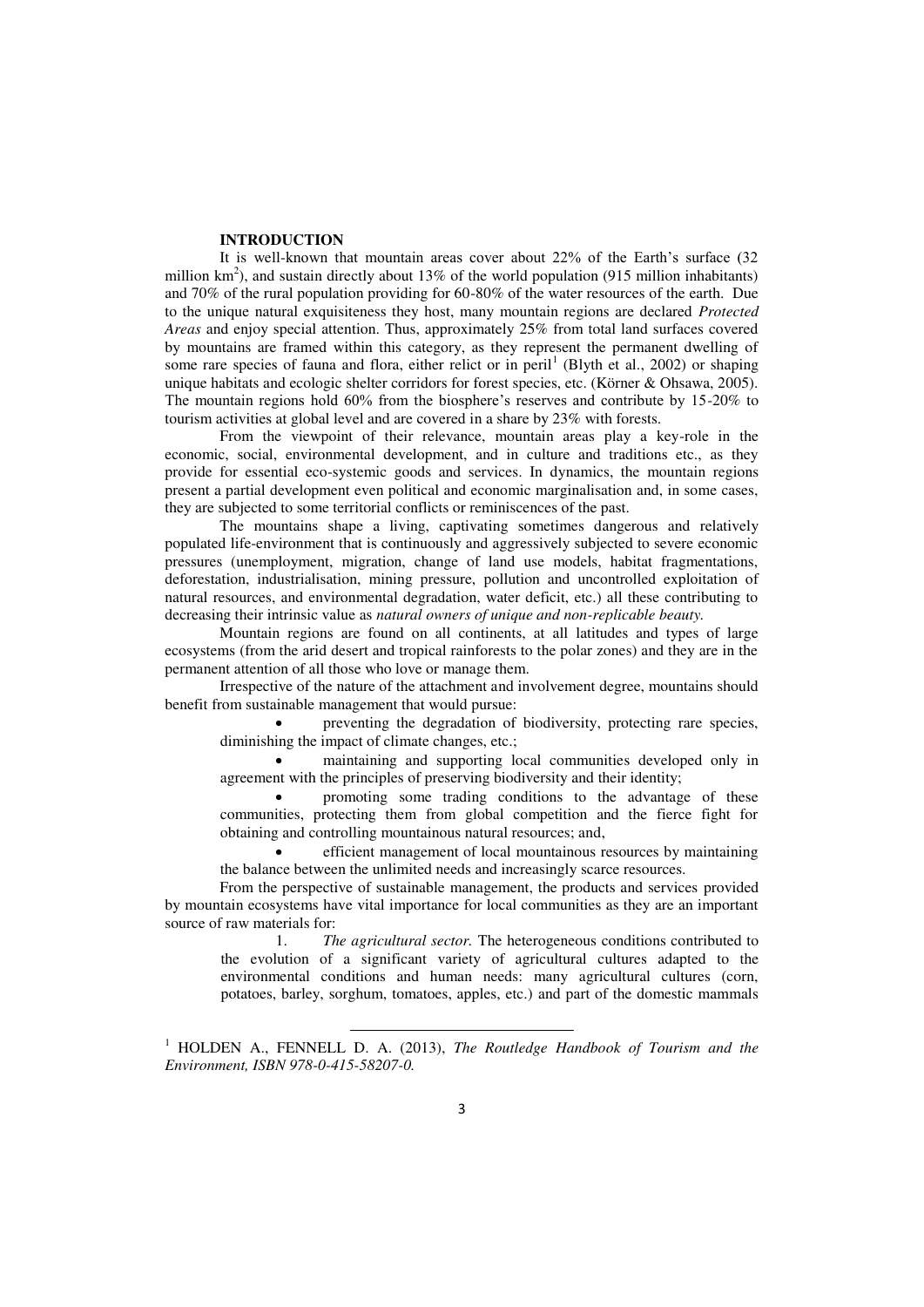(sheep, goats, etc.) originate from the mountainous region. Over time, the genetic diversity of the plants and animals from the mountain region knew an increase, being frequently associated with the cultural diversity and with the extreme variations of the environmental conditions. Currently, the mountainous biodiversity is threatened by the continuing modernisation processes of agricultural production, aspect that leads to the pauperisation of the ecosystem by using few sorts and lacking genetic variation. The expansion of agricultural production on untilled land triggers the diminishment of habitats for some species and the deterioration of ecosystems, especially where the lands are not adequate to practicing agriculture. The mountainous agricultural ecosystems may bear invasions of some alien habitats, this aspect affecting local species and, implicitly, the local biodiversity as they are separated by valleys and mountain peaks.<br>2.

2. *Forestry sector.* The vast majority of the mountainous area is made out of forestry ecosystems of low and medium altitude. Under certain conditions, the mountain forests provide basic produce and services to local communities. The forest ecosystems from the mountain areas are threatened by the expansion of agriculture and by the unsustainable methods of wood-cutting (uncontrolled, abusive woodcutting, setting-up forest mono-cultures, etc.)<sup>2</sup>.

3. *Tourism.* During the last years, tourist activities in the mountain region had an important dynamic (winter sports, outdoor activities, etc.), fact which led to extending the tourist infrastructure and tourism services. This affected rapidly and in an uncontrollable manner the fragile ecosystems and the mountainous biodiversity. Just the same, the remodelling of mountain slopes for ski and other winter sports had a strong impact on the integrity of the mountain ecosystems (sometimes even their total deterioration), and the building of tourist infrastructures resulted in the urbanisation of some mountain areas and (total or partial) biodiversity loss.

4. *Mining*. Ore, metal and other resources' exploitation has a negative impact on the habitats of mountain regions leading to severe water pollution and disturbs the downstream areas. Moreover, the elimination of trees, plants and soil in the areas where mining is practiced, or where opencast mining exist determined the destruction of landscapes, habitats, soil erosion and destruction of agricultural lands. At the same time, rains washed away the land of open strip mining and the removed sediments have polluted groundwater, poisoned fish and plants downstream, disfigured rivers and rivulets, generated flooding and landslides, etc.<sup>3</sup> In this context, we refrain from mentioning the increased risk, as well, of chemical contamination of underground waters in case that the ores from sediments and rocks reach the mining sterile and infiltrate underground waters.

5. *Hydropower Plants*. The mountains and mountain lakes are frequently used in building power plants for generating electricity. Even if they represent an important source of renewable (green) energy, their design has negative impact on rivers and ecosystems in the vicinity and, hence, they generate sometimes

**.** 

<sup>&</sup>lt;sup>2</sup> We might mention here tropical mountain cloud forests (TMCF) characterised by the presence of ferns and the abundance of moss, orchids and other plants that grow trunks and branches (epiphytes) and that play and important role at global level (for instance, in Mexico TMCF cover less than one percentage of the country but is home to 3000 species or 12% of the country's flora, from which up to 30% are endemic).

<sup>&</sup>lt;sup>3</sup> <http://www.greenpeace.org/romania/ro/campanii/rosiamontana/descriere/>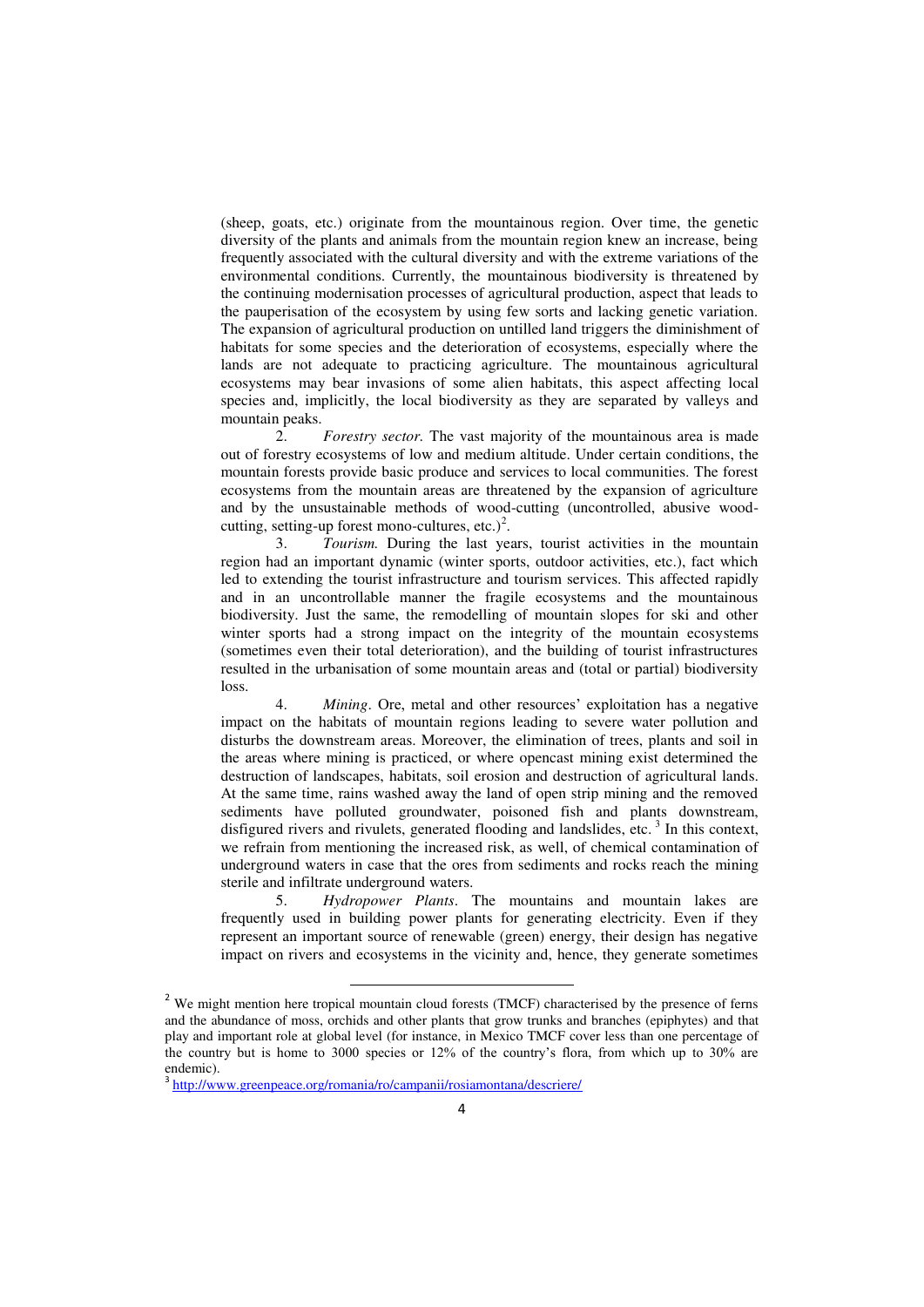more wicked than good outcomes. The creation of artificial lakes and the alteration of water management determined also a negative change in the habitats, ecosystems and valleys in the immediate proximity.<br>6. Climate changes.

6. *Climate changes*. The global warming affects negatively mountain ecosystems by the retraction and sometimes vanishing of some life forms from the alpine area. Endemic mountainous species pulled back at high elevations and some perished on the background of habitat loss. The changes in the precipitation periods and the increase in temperatures triggered the meltdown of glaciers and decline of snow covered mountain areas, thus reducing the capacity of preserving water. By a process of non-compliant water household management process for the mountain areas, both low altitude and vicinity areas were subjected to ecosystem changes.<br>  $\frac{7}{1}$  Air pollution. In the mountain areas, the high rates of precipi

Air *pollution*. In the mountain areas, the high rates of precipitations led to the depositing polluters' from the atmosphere in soils and/or their accumulation in the snow layers affecting on long-term ecosystems and vulnerable species. Acid rain triggered the destruction of trees while some negative effects are not visible yet (it involves intensive research and careful monitoring activities of polluters and main sources).

In brief, the biodiversity of mountainous areas is affected by:

- obtaining basic resources: *water, raw materials for food industry, wood, iron, fuel, etc.*
- delivering mountain services: *tourism and leisure, aesthetic experience, cognitive development, spiritual/religious relaxing and reflection, etc.*

The inclusion of a mountain area in one category or the other as *Protected Area* puts pressure on the local community by imposing certain limits to the economic and social development process, by affecting the living standard and welfare of local communities. Therefore, a certain balance is necessary between preserving biodiversity in the mountain areas and unfolding economic and social processes, a fact which presupposes a series of adequate policies and strategies which are politically and financially supported, very often subsidised so as to prevent the emergence of those negative phenomena (for instance, depopulation, overexploitation of resources, illegal deforestation, etc.) which might influence on long-term the entire natural system and the already very fragile balance nowadays inside it.

# **BIODIVERSITY IN THE MOUNTAIN AREAS OF EUROPE**

Irrespective of their localisation, the mountain chains are characterised by a relatively cold and harsh climate, high elevations, complex and varied topography (low slopes covered with forests and natural and semi-natural grasslands, high slopes without trees, alpine meadows, arid, wetland or shrubbery areas, etc.). To their vast majority, at different elevations, similar areas might be observed from the viewpoint of the vegetation covering them, while on steep slopes concentrated habitats can be seen which are differentiated by altitude.

In Europe, the mountain area covers 40% from the total surface and hosts 20% of the population<sup>4</sup>. On the continent, are found seven of the longest and highest mountain chains of the globs: the *Alps* (localized in the central area of Europe), the *Apennines* (Italy), the *Pyrenees*  (at the border between Spain and France), *the Scandinavian Mountains* (in Sweden, Finland and Norway), the *Carpathians* (with the shape of an ark from Slovakia to Romania), the *Balkan Mountains and* the *Rhodope Mountains* (Bulgaria). The main mountain regions from Europe and its countries are presented in Table 1.

 $\overline{a}$ 

<sup>&</sup>lt;sup>4</sup> <http://www.turismulresponsabil.ro/wp-content/uploads/2017/01/2.-Danut-Ungureanu-Zona-montana.pdf>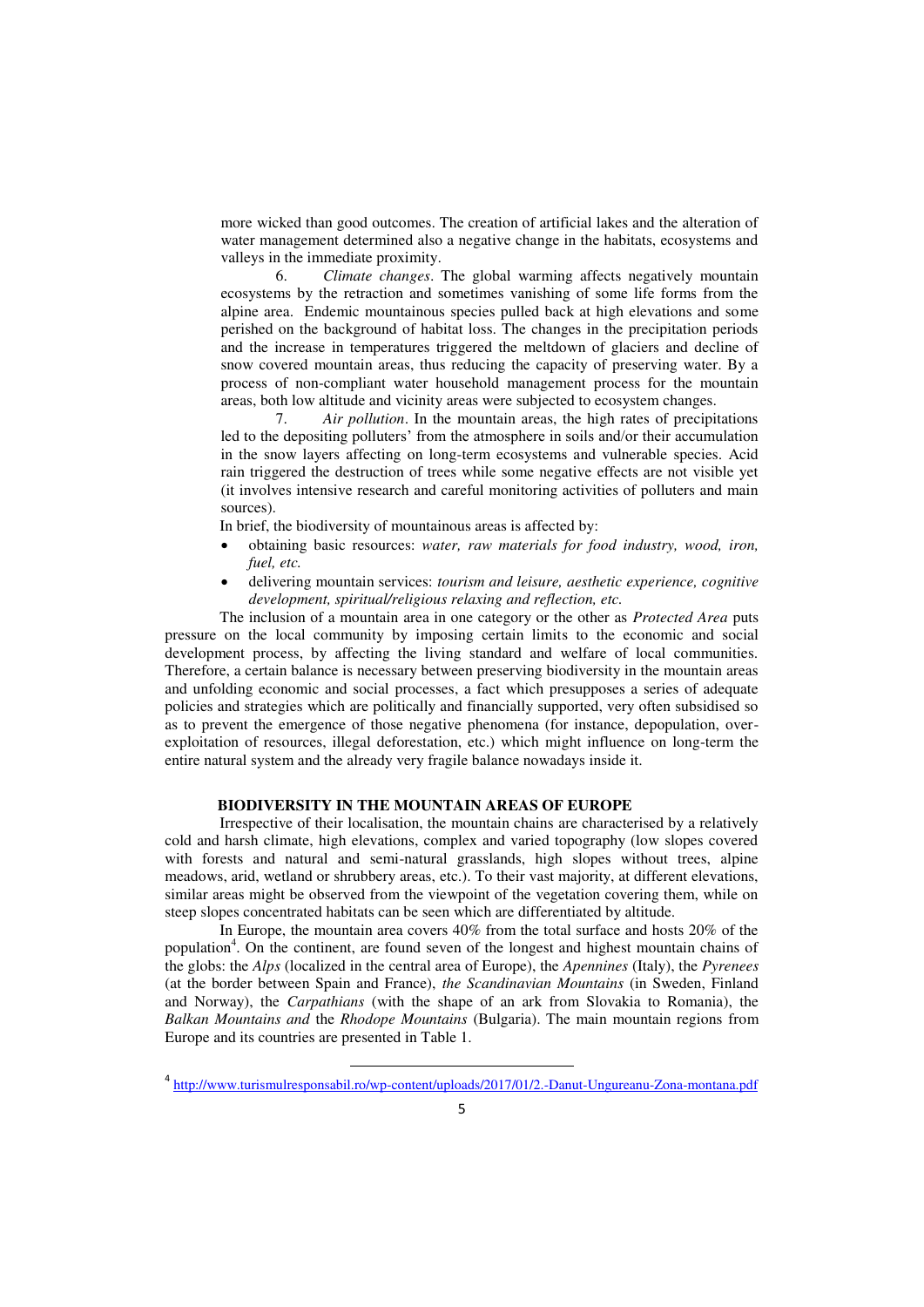*Table 1* 

| Mountain areas and the countries involved                                                                                    |                                |                  |  |  |  |  |  |
|------------------------------------------------------------------------------------------------------------------------------|--------------------------------|------------------|--|--|--|--|--|
| <b>Countries involved</b>                                                                                                    | $\%$ of the<br>EU<br>territory | <b>Regions</b>   |  |  |  |  |  |
| Belgium, Germany, Denmark, Spain, France, Ireland, Portugal, the<br>Netherlands, the United Kingdom                          | 18,4                           | Atlantic         |  |  |  |  |  |
| Estonia, Finland, Latvia, Lithuania, Sweden                                                                                  | 18,8                           | Boreal           |  |  |  |  |  |
| Austria, Belgium, Bulgaria, Czech Republic, Germany, Denmark,<br>France, Italy, Luxemburg, Poland, Romania, Sweden, Slovenia | 29.3                           | Continental      |  |  |  |  |  |
| Austria, Bulgaria, Germany, Spain, Finland, France, Italy, Poland,<br>Romania, Sweden, Slovenia, Slovakia                    | 8.6                            | Alpine           |  |  |  |  |  |
| Czech Republic, Hungary, Romania, Slovakia                                                                                   | 3,0                            | Pannonian        |  |  |  |  |  |
| Romania                                                                                                                      | 0.9                            | Steppic          |  |  |  |  |  |
| Bulgaria, Romania                                                                                                            | 0.3                            | <b>Black Sea</b> |  |  |  |  |  |
| Cyprus, Spain, France, Greece, Italy, Malta, Portugal                                                                        | 20,6                           | Mediterranean    |  |  |  |  |  |
| Spain, Portugal                                                                                                              | 0,2                            | Macaronesian     |  |  |  |  |  |
| Sursa:                                                                                                                       |                                |                  |  |  |  |  |  |

[http://ec.europa.eu/environment/nature/info/pubs/docs/biogeos/Steppic%20Region/KH7809607ROC\\_002](http://ec.europa.eu/environment/nature/info/pubs/docs/biogeos/Steppic%20Region/KH7809607ROC_002.pdf) [.pdf](http://ec.europa.eu/environment/nature/info/pubs/docs/biogeos/Steppic%20Region/KH7809607ROC_002.pdf)

The extremely complex topography (south-oriented sheltered slopes, snow pockets, wind-blasted crags and rugged land covered by debris) explain the particularly rich biodiversity of the alpine areas (two-thirds of the plants are found in the mountain area) (Table 2).

| <b>Mountains</b>                       | <b>Characteristics of the mountain biodiversity</b>                                                                                                                                                                                                                                                                                                                                                                                                                                             | Socio-economic characteristics                                                                                                                                                                                                                                                                                                                                                                                                                                           |
|----------------------------------------|-------------------------------------------------------------------------------------------------------------------------------------------------------------------------------------------------------------------------------------------------------------------------------------------------------------------------------------------------------------------------------------------------------------------------------------------------------------------------------------------------|--------------------------------------------------------------------------------------------------------------------------------------------------------------------------------------------------------------------------------------------------------------------------------------------------------------------------------------------------------------------------------------------------------------------------------------------------------------------------|
| The<br>Pyrenees<br>$(430 \text{ km.})$ | 60 types of habitat are present (Habitat Directive).<br>The mountains are characterised by numerous torrents,<br>cascades and lakes and at elevations over 1000 m there<br>are over 1500 lakes. The diversity of the flora is<br>exceptionally high: 3000 species of plants, from among<br>which at least 120 are endemic. The vast diversity of<br>birds and animals (over 40 species of mammals,<br>including rare endemic species). One of the extinct<br>species is the Pyrenees Ibex $5$ . | The mountains are relatively low<br>populated, the agricultural sector<br>and sheep breeding being the main<br>activities. In the past, the Pyrenees<br>underwent<br>intensive<br>an<br>deforestation process (and with<br>visible traces mainly on the<br>mountainsides). The beech was<br>intensively used as firewood and in<br>feeding the furnaces for ore<br>extraction.<br>Tourism is another<br>economic<br>activity of high intensity next to<br>winter sports. |

<sup>5</sup> In January 2000, the Pyrenean Ibex was completely extinct. Nevertheless, scientists have attempted to clone this species by using DNA from one of the last females; such a clone died seven minutes after birth. Other sub-species survived: the Spanish western Ibex, or the Ibex Gredos, and the Ibex from the south-eastern part of Spain, while the Portuguese Ibex is extinct. The last Ibex from the Pyrenees disappeared before scientists could analyse the species accordingly, the taxonomy of this sub-species being controversial.

<u>.</u>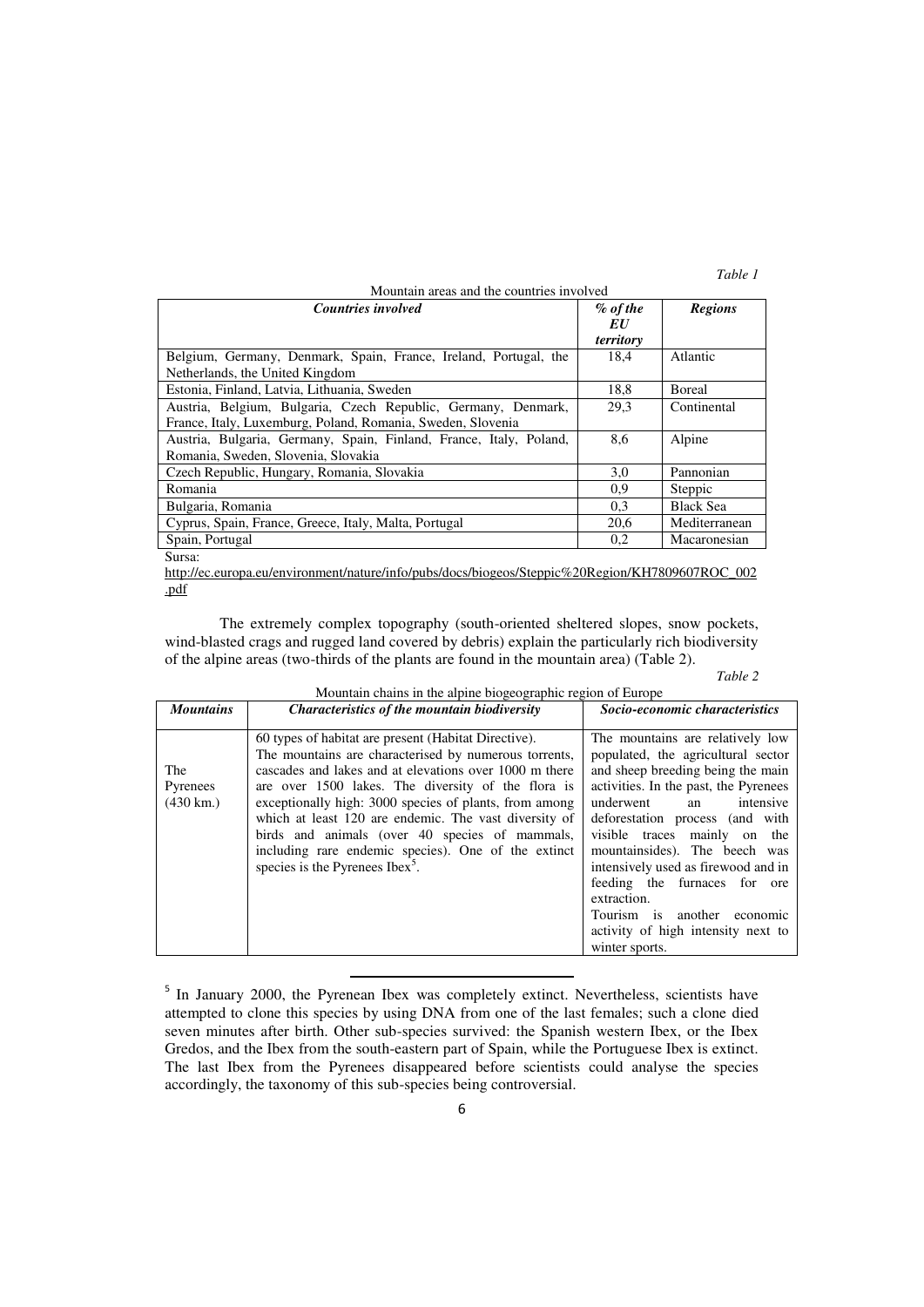| The Alps<br>$(1200 \text{ km.})$           | The forests are in relatively natural state as at high<br>elevations they are true refuge and ecological corridor<br>for many large species (bears, birds of prey).<br>The grasslands and alpine meadows make up 25% of the<br>mountain vegetation (the majority semi-natural, affected<br>over time by moderate agricultural practices) and many<br>of them are threatened by farmstead abandon. 84 types<br>of habitat are listed, from among which 47 species of<br>plants. The Alps have over 40% of the European flora<br>but also 200 species of birds (which lay their eggs here)<br>and other 200 migrant birds. The Alps represent one of<br>the most biodiversity richest mountain chains from<br>European, but also one which is heavily exploited. | In the Alps live over 11 million<br>inhabitants mainly in the urbanised<br>valleys. To them are added 100<br>million tourists visiting the Alps<br>with<br>tourist<br>recreational<br>or<br>purposes. These phenomena exert<br>an important pressure on the<br>mountainous environment which<br>has a particular fragility.                                                                                                                                             |
|--------------------------------------------|----------------------------------------------------------------------------------------------------------------------------------------------------------------------------------------------------------------------------------------------------------------------------------------------------------------------------------------------------------------------------------------------------------------------------------------------------------------------------------------------------------------------------------------------------------------------------------------------------------------------------------------------------------------------------------------------------------------------------------------------------------------|-------------------------------------------------------------------------------------------------------------------------------------------------------------------------------------------------------------------------------------------------------------------------------------------------------------------------------------------------------------------------------------------------------------------------------------------------------------------------|
| The<br>Apennines<br>$(1350 \text{ km})$    | . In the Apennines on the Italian side, during the last Ice<br>Age the ice sheets advanced and after their meltdown<br>the populations began their separate evolution.<br>One of the species running the risk of extinction is the<br>Abruzzo chamois (Rupicapra pyrenaica ornate) the<br>reason being excessive hunting (450 individuals that are<br>vulnerable to diseases and consanguinity).                                                                                                                                                                                                                                                                                                                                                               | inhabitants<br>The<br>are<br>small<br>in<br>numbers and on a decreasing<br>trend. Consequently, the traditional<br>agricultural systems of cattle<br>breeding are vanishing; however,<br>efforts are made for repopulating<br>the area due to the fact that these<br>mountains are included in a<br>network of interconnected national<br>parks.                                                                                                                        |
| The Scandes<br>$(1400 \text{ km.})$        | The diversity of the species in the area of the Scandes is<br>relatively low. Nevertheless, they represent an essential<br>component of the European biodiversity due to their<br>considerable size and the unaltered character. They are<br>counted among the few locations in Europe where we<br>might discover authentic wilderness. 44 types of habitat<br>are represented, 29 species of plants and 18 species of<br>animals (Habitats Directive).                                                                                                                                                                                                                                                                                                        | The low presence of humans in the<br>Scandes is not surprising. Some of<br>activities,<br>such as<br>the<br>river<br>damming<br>for<br>generating<br>hydroelectric power,<br>reindeer<br>herding, or the disappearance of<br>summer grazing had negative<br>impact at local level. However, the<br>majority of the mountainous lands<br>remain unperturbed by human<br>presence, and therefore<br>this<br>remains one of the largest intact<br>natural areas in Europe. |
| The<br>Carpathians<br>$(1450 \text{ km.})$ | The habitats have a long tradition regarding the<br>exploitation of lands but also sheep and cattle breeding.<br>The Carpathians host many species, with a high level of<br>biodiversity: over 3500 species of plants from among<br>which 481 endemic species. Here we find large<br>carnivores, a varied selection of small mammals, many<br>endemic species from among which the Tatra pine vole<br>and the Carpathian marmot. Over 300 species of birds<br>(the Ural owl, the white-backed woodpecker, the black<br>stork, etc.).                                                                                                                                                                                                                           | In the Carpathians live about 18<br>individuals,<br>million<br>who<br>are<br>exerting pressure on maintaining<br>and preserving the biodiversity                                                                                                                                                                                                                                                                                                                        |
| The<br>Balkans <sup>6</sup>                | These mountains display a typical alpine character and<br>have a strong Mediterranean influence regarding the<br>make-up of the species. Over 60 types of habitat<br>(Habitats Directive) with a considerable forests'                                                                                                                                                                                                                                                                                                                                                                                                                                                                                                                                         | The<br>population<br>density<br><b>1S</b><br>extremely low. The mountains are<br>in<br>remote<br>areas<br>and<br>still<br>unexplored.                                                                                                                                                                                                                                                                                                                                   |

<sup>&</sup>lt;sup>6</sup> They are constituted from three distinct mountain formations: the Rila Mountains, the Pirin Mountains and the Rhodope Mountains.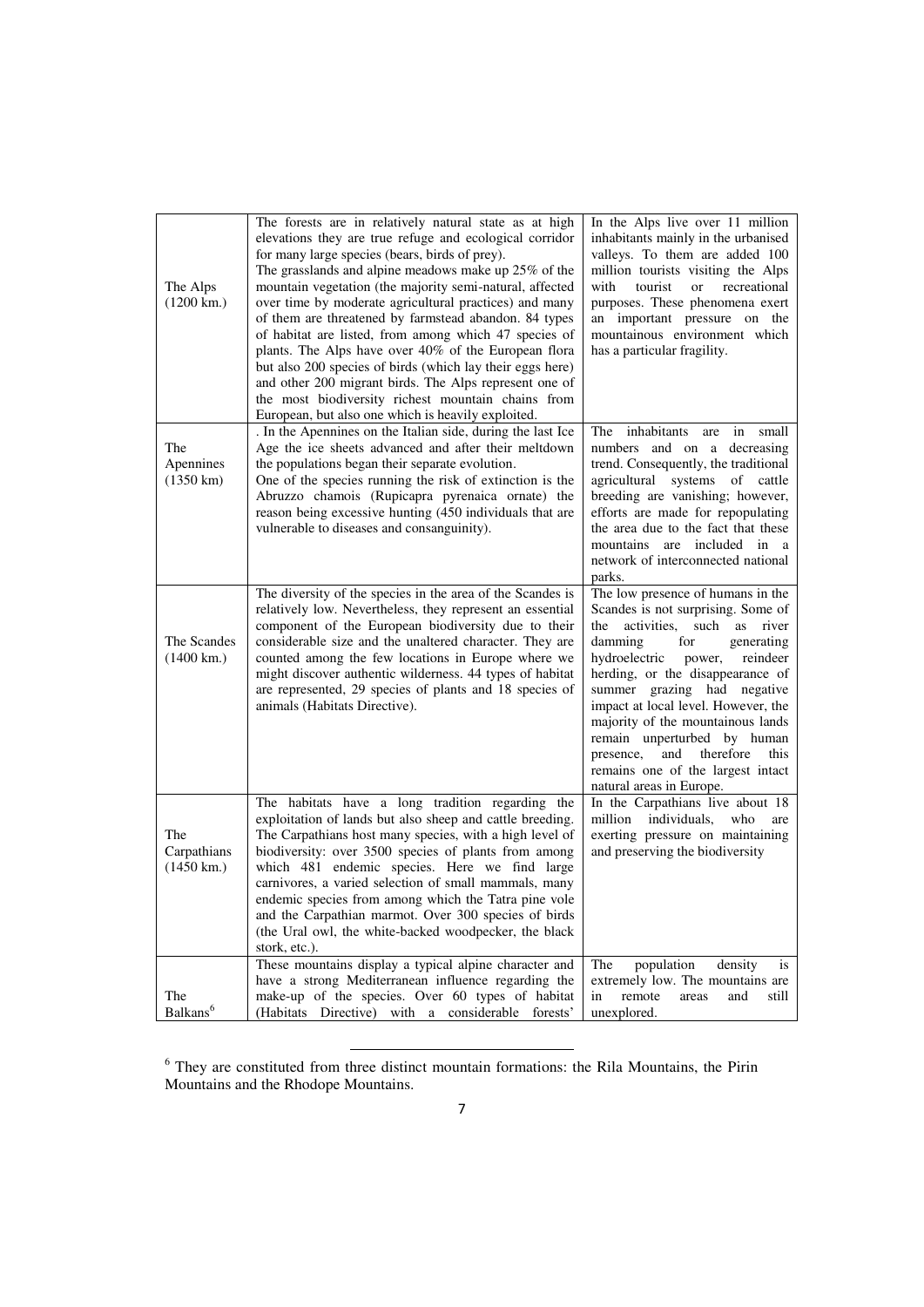| $(550 \text{ km.})$ | component, with many endemic species of trees (the      |
|---------------------|---------------------------------------------------------|
|                     | Balkan pine, King Boris fir, and the black (Bosnian)    |
|                     | pine. The area contains a huge variety of plant species |
|                     | and numerous large carnivore populations, and species   |
|                     | of birds of prey (in Rhodope is found the largest       |
|                     | agglomeration of day birds of prey from Europe).        |

Source: processing after

[http://ec.europa.eu/environment/nature/info/pubs/docs/biogeos/Alpine/KH7809637ROC\\_002.pdf.](http://ec.europa.eu/environment/nature/info/pubs/docs/biogeos/Alpine/KH7809637ROC_002.pdf)

In the mountain areas of Europe, the extensive agricultural practices, the transhumance, forestry, etc. have contributed to creating an important diversity of landscapes and cultures. Nowadays, this biodiversity is subjected to phenomena correlated directly to the activity of the local communities (and not only): abandoning the area, tourism and winter sports development, infrastructure development, urbanization, soil compaction, etc.

The development of mountain tourism expanded practically over the entire continent, in parallel with the intensification of traffic and the building of the transport infrastructure (which turns into an important barrier for species migration<sup>7</sup>).

Damming the main rivers in the mountains for the electric power sectors or for agriculture has modified considerably the natural mountain environment.

These activities influenced the biodiversity of the mountain areas, a fact mentioned in various reports and analyses at EU-level. As might be seen, most mountain areas from Europe are in an unfavourable preservation state (60.68%) from among which 32.57% are in a very bad situation, a fact which should impose the implementation of swift and drastic measures required for rebuilding the state of the affected habitats.

| "able |  |
|-------|--|
|-------|--|

| Numbers of habitat types in each massif classified by conservation status (no.) |                |                       |                     |                |              |  |  |  |
|---------------------------------------------------------------------------------|----------------|-----------------------|---------------------|----------------|--------------|--|--|--|
| <b>Massif</b>                                                                   | Favourable     | <b>Unfavourable</b>   | <b>Unfavourable</b> | <b>Unknown</b> | <b>Total</b> |  |  |  |
|                                                                                 |                | ( <i>inadequate</i> ) | (bad)               |                |              |  |  |  |
| Apennines                                                                       | 47             | 26                    | 3                   | 8              | 84           |  |  |  |
| Balkans/South-east Europe                                                       | 32             | 27                    | 23                  |                | 83           |  |  |  |
| Atlantic islands                                                                | 11             | 12                    | 7                   | 1              | 31           |  |  |  |
| Nordic mountains                                                                | 22             | 13                    | 27                  | $\overline{2}$ | 64           |  |  |  |
| Central European middle                                                         | 16             | 18                    | 12                  | $\overline{2}$ | 48           |  |  |  |
| mountains (Belgium and Germany)                                                 |                |                       |                     |                |              |  |  |  |
| Eastern Mediterranean islands                                                   | 13             | 18                    | 6                   | 8              | 45           |  |  |  |
| Carpathians                                                                     | 10             | 21                    | 18                  | $\overline{2}$ | 51           |  |  |  |
| Alps                                                                            | 14             | 37                    | 35                  | 7              | 93           |  |  |  |
| French/Swiss middle mountains                                                   | 11             | 22                    | 37                  | 777            | 777          |  |  |  |
| Western Mediterranean islands                                                   | 7              | 17                    | 14                  | 15             | 53           |  |  |  |
| Central European middle                                                         | $\overline{4}$ | 15                    | 32                  |                | 51           |  |  |  |
| mountains (Czech Republic,                                                      |                |                       |                     |                |              |  |  |  |
| Austria, Germany)                                                               |                |                       |                     |                |              |  |  |  |
| Pyrenees                                                                        | 3              | 19                    | 30                  | 36             | 88           |  |  |  |
| <b>British Isles</b>                                                            | 1              | 7                     | 52                  | $\overline{4}$ | 64           |  |  |  |
| Iberian mountains                                                               |                | 6                     | 3                   | 77             | 86           |  |  |  |
| Total mountains (no.)                                                           | 191            | 258                   | 299                 | 170            | 918          |  |  |  |
| Total mountains (%)                                                             | 20,81          | 28,10                 | 32,57               | 18,52          | 100          |  |  |  |
|                                                                                 |                |                       |                     |                |              |  |  |  |

Source:<https://www.eea.europa.eu/publications/europes-ecological-backbone>

 $\overline{a}$ 

<sup>7</sup> Yearly, about 150 million individuals travel in the Alps, from among which 83% travel on paved roads.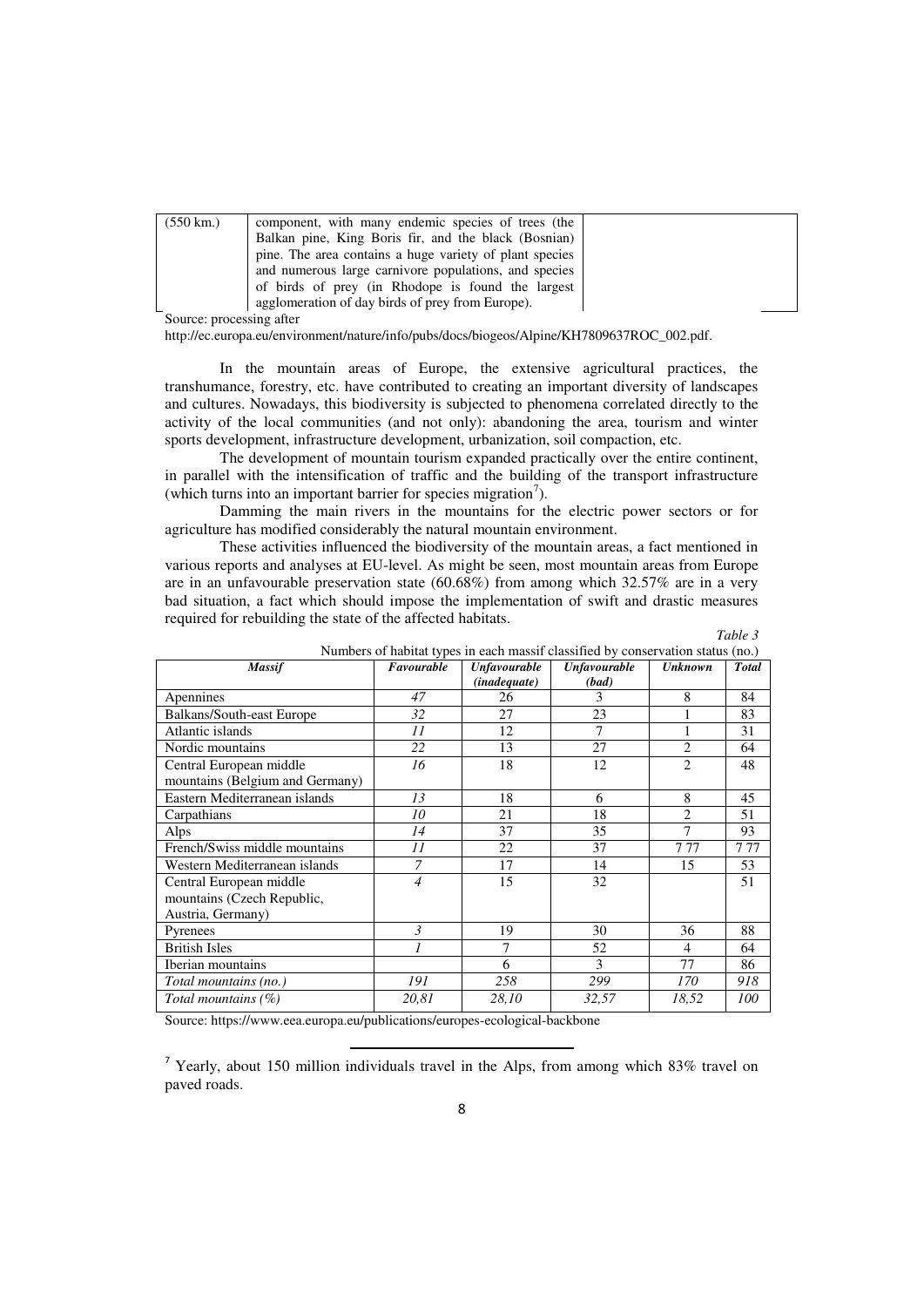The negative effects of climate changes led in time to promoting some actions that would counteract them and contribute to reinstating the natural balance. Some actions had as basis the specific legislation, promoted as of 1970 but also various cooperation agreements regarding the mountain regions from the Alps and Carpathians.

Furthermore, as of 1975 the European Commission by the *Directive on mountain and*  hill farming and farming in less-favoured areas no. 75/268<sup>8</sup>, acknowledges the necessity of supporting agriculture from mountain areas. The European Union launches the first projects for sustaining Less Favoured Areas. Thus, in the mountain areas were determined areas with the statutes of less favoured area, as these cover about 69% from the mountainous area.

In the year 1978, at the Conference of the EU Council of Ministers responsible with regional planning (CEMAT) is launched the official paper *"Pressures and regional planning problems in mountain regions*<sup>"9</sup>, which is the point of reference for all future development and regional planning strategies.

After 2000, the mountain areas are an important component of the cohesion and regional development policy of the European Union being included in the thematic of the regions called 'permanent natural handicaps'.

From the biodiversity perspective, mountain regions are areas with high natural value requiring special attention. This attention consists in determining some areas where human actions of economic nature cannot take place and called Protected Areas. At EU-level, these protected areas represent up to 33%<sup>10</sup>. Many of the mountain areas were declared as *Protected Areas* and they are the object of some Community or international programmes.

For instance, *Natura*  $2000<sup>11</sup>$  is the European network of natural protected areas comprising a representative sample of wild species and natural habitats of community interest. It was constituted not only with the purpose of protecting nature, but also for preserving these natural riches on long-term and for ensuring the resources required for the socio-economic development<sup>12</sup>. The reach degree of *Protected Areas* included in Natura 2000 differs from one country to another: Cyprus - 95 %, Slovenia - 83 %, Greece 82 %, Italy - 81 %, Slovakia - 79 %, Austria - 78 %, Spain - 73 %, Czech Republic 71 %, Romania – 65%.

In total, in the alpine region are 1.496 habitats of community importance (SCI) (Directive Habitats) and  $365$  areas of special protection (ASP) (Directive Birds)<sup>13</sup>, as these areas with special protection statutes cover about 40% from the total surface of the alpine region (Figure 1).

 $^{12}$  <https://natura2000.ro/ce-este-reteaua-natura-2000/><br> $^{13}$ European Topic Centre for <sup>13</sup>European Topic Centre for Biodiversity (European Environment Agency) [http://biodiversity.eionet.europa.euOctober2008.](http://biodiversity.eionet.europa.euoctober2008/)

**<sup>.</sup>** 8 <https://www.sciencedirect.com/science/article/pii/0264837786900621>

<sup>&</sup>lt;sup>9</sup>[http://www.bbsr.bund.de/BBSR/EN/Publications/IzR/2003/7DejeantPons.pdf?\\_\\_blob=publicationFile&v=3](http://www.bbsr.bund.de/BBSR/EN/Publications/IzR/2003/7DejeantPons.pdf?__blob=publicationFile&v=3)

<sup>&</sup>lt;sup>10</sup> Only 5 % from the areas with high natural value are not included also in the category of less-favoured areas.

<sup>&</sup>lt;sup>11</sup> Natura 2000, the widest world network of natural protected areas. In order to fight against the loss of natural areas, Europe drafted two important laws: the Directive Birds (1979) and Habitats (1992). These laws are the founding milestones for the environmental protection policy and led to setting up Natura 2000 the largest network of protected natural areas in the world covering - 1 million square kilometres of land, (over 18% from the EU land surface) - 250.000 square kilometres of marine habitats (almost 4% of the EU marine habitats), respectively 27.000 habitats and 1.000 species are under special protection.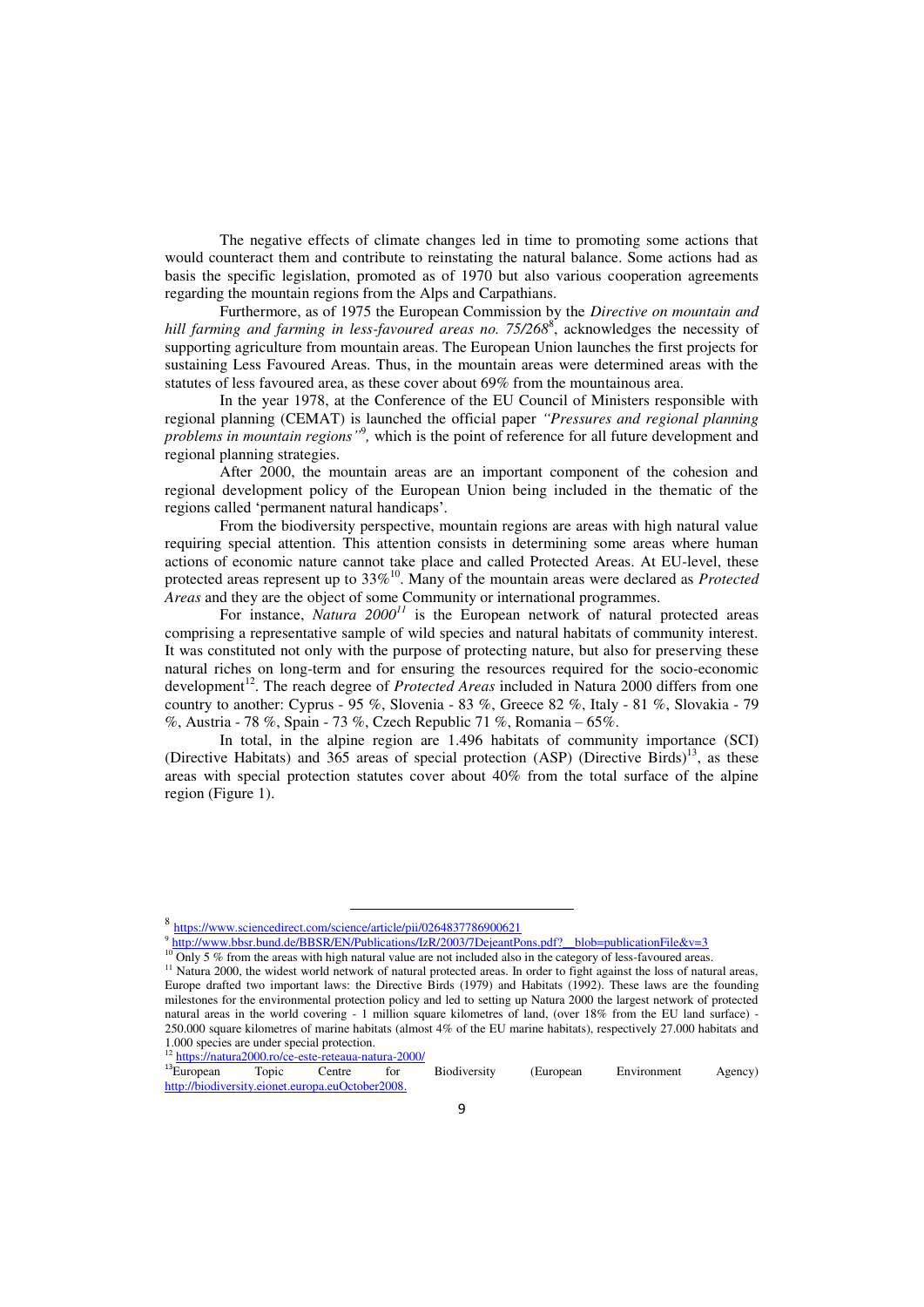

Fig. 1: Categories of habitats from the mountain regions, in Europe (Habitats Directive, Annex I and Annex II) Source: European Topic Centre on Biodiversity (European Environment Agency)

[http://biodiversity.eionet.europa.eu](http://biodiversity.eionet.europa.eu/) 

Most of community importance (SCI) are found in the continental area (7475), followed by the Mediterranean (2928) and the Atlantic (2747) ones. Regarding the special protection areas (SPA) the most numerous are designated in the Continental region (1478) followed by the Boreal (1165). Nevertheless, the widest surfaces covered by habitats of community importance are found in the Black Sea region (71.8%) and those of special protection in the Pannonian region (31.3%) (Table 4).

*Table 4:* 

| areas (SPA)                |            |                    |                    |         |            |                    |                    |         |  |
|----------------------------|------------|--------------------|--------------------|---------|------------|--------------------|--------------------|---------|--|
| <b>Region</b>              | No.        | <b>Total</b>       | Earth              | $%$ of  | No.        | <b>Total</b>       | Covered            | $%$ of  |  |
|                            | <b>SCI</b> | covered            | surface            | total   | <b>SPA</b> | covered            | Earth              | total   |  |
|                            |            | surface            | (km <sup>2</sup> ) | Earth   |            | surface<br>surface |                    | Earth   |  |
|                            |            | (km <sup>2</sup> ) |                    | surface |            | (km <sup>2</sup> ) | (km <sup>2</sup> ) | surface |  |
| Atlantic                   | 2747       | 109 684            | 68 794             | 8.7     | 882        | 76 572             | 50 572             | 6,8     |  |
| Boreal                     | 6266       | 111278             | 96 549             | 12      | 1165       | 70 341             | 54 904             | 6,8     |  |
| Continental                | 7475       | 150 014            | 135 120            | 10,8    | 1478       | 147 559            | 128 432            | 12,4    |  |
| Alpine                     | 1496       | 145 643            | 145 643            | 39.7    | 365        | 93 397             | 93 397             | 31.1    |  |
| Pannonian                  | 756        | 15858              | 15858              | 12,3    | 100        | 19965              | 19965              | 31,3    |  |
| Steppic                    | 34         | 7 2 1 0            | 7 2 1 0            | 19.4    | 40         | 8628               | 8628               | 24.4    |  |
| <b>Black Sea</b>           | 40         | 10 243             | 8 2 9 8            | 71.8    | 27         | 4 100              | 3561               | 30.8    |  |
| Mediterranean              | 2928       | 188 580            | 174 930            | 19,8    | 999        | 147 358            | 142 350            | 16      |  |
| Macaronesian <sup>14</sup> | 211        | 5385               | 3516               | 33.5    | 65         | 3448               | 3388               | 32,3    |  |

Main characteristics of the habitats of community importance (SCI) and of special protection

Source: European Topic Centre for Biodiversity (European Environment Agency) [http://biodiversity.eionet.europa.euOctober2008.](http://biodiversity.eionet.europa.euoctober2008/) 

 $\overline{a}$ 

The statistics cannot be aggregated because numerous species and habitats emerge in two or more biogeographic regions. Birds from Annex I of the Directive Birds are not enumerated because they are not classified depending on the biogeographic region.

In order to maintain in good conditions the biodiversity of mountainous areas, at the European Union level was established in the *Network of Protected Areas for the Carpathians*<sup>15</sup> , with the purpose of facilitating technical and institutional exchanges between the protected areas in the Carpathians, and to increase the awareness of the stakeholders regarding the frailty

<sup>&</sup>lt;sup>14</sup> The Macaronesian biogeographic region comprises the archipelagos Azores and Madeira (Portugal) and the Canary Islands (Spain) located in the Atlantic Ocean (Article 1, Directive 92/43/EEC).

<sup>15</sup> [http://www.carpathianparks.org/index.php?option=com\\_content&task=view&id=121&Itemid=204&lang=ro](http://www.carpathianparks.org/index.php?option=com_content&task=view&id=121&Itemid=204&lang=ro)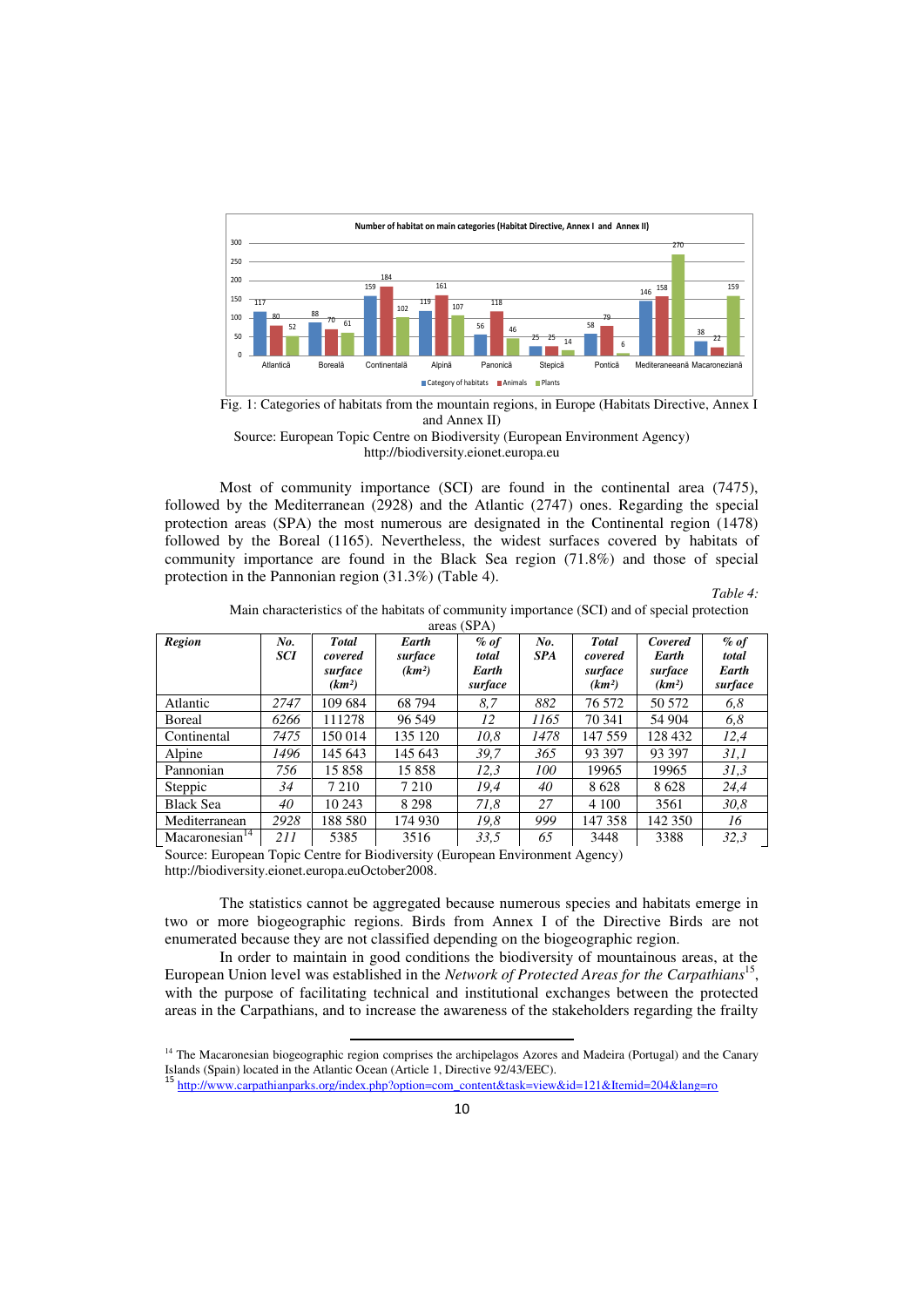of mountainous ecosystems. In the same year was founded the *Carpathian Eco-Region Initiative* with the purpose of "conserving on long-term the unique nature of the Carpathian Mountains by supporting economy and culture for the sustainable benefit of people and by means of international partnership aid. This aspect aims to protect biodiversity both inside and outside the protected areas (forests, pastures, drinkable water systems, etc.). Romania holds 40% of the Carpathian Chain which covers almost one third of the country's surface.

The initiative called the *Carpathian Convention<sup>16</sup>* was passed by the seven Carpathian countries: the Czech Republic, Hungary, Poland, Romania, Serbia, Slovakia and Ukraine), the main decision body being represented by the Conference of the Parties. *The Convention* has as general objective to create a general framework of cooperation between signatory states in various fields: biodiversity conservation, territorial arrangement, water resources management, agriculture and forestry, transport, tourism, industry and energy.

As of 2006, the Network of Protected Areas for the Carpathians has become operational, which by joint implementation of some projects facilitates the cooperation and good practices' exchange between the protected mountain areas. In the Carpathians, the Protected Areas are represented by 38 national parks, 52 natural parks or landscape protection areas, 20 biosphere reservations, and about 200 other types of protected areas of smaller sizes. The Network of Protected Areas from the Carpathians was supported officially by the Alpine Network of Protected Areas (ALPARC).

In this framework of Protected Areas Network are realised and implemented policies that pursue the conservation, sustainable use, biological diversity and landscape recovery in the Carpathians. Main support is provided for actions dedicated to protecting threatened species, endemic species and large carnivores, as well as to supporting adequately semi-natural habitats, the restoration of degraded habitats, along with the development and implementation of relevant management plans. At the same time, adequate measures are promoted for integrating the conservation objectives and sustainable use of the biological diversity and landscapes within the sectorial policies such as mountainous agriculture, forestry, water household management, tourism, transport and energy, industry and mining activities.

## **THE ROLE OF FORESTS IN PROTECTING MOUNTAIN BIODIVERSITY IN EUROPE**

The forests contribute decisively to maintaining the biodiversity of mountain areas.

Within the European Union, forests cover about 161 mill. Hectares, representing  $4\%$ from the earth's surface and 38% of the Community's entire territory distributed unevenly between the member-states: from 60% in Finland, Sweden and Slovenia and down to 11% in the Netherlands and the United Kingdom.

In the period 1990-2015, as result of natural expansion and of sustained efforts of reforestation inside the European Union, the surface covered with forests increased from 1,479.24 ths.sq.km to 1,610.81 ths.sq.km (+4.1%), comparatively with global level, where tendency were to reduce the surface  $(-1.4\%)$  (Figure 2 and Figure 3).

 $\overline{a}$ 

<sup>&</sup>lt;sup>16</sup> Romania ratified the Carpathian Convention by passing Law no. 389/2006 regarding the ratification of the Framework-Convention for the protection and sustainable development of the Carpathians adopted in Kiev on 22 May 2003, and published in the Official Bulletin of Romania 879/2006.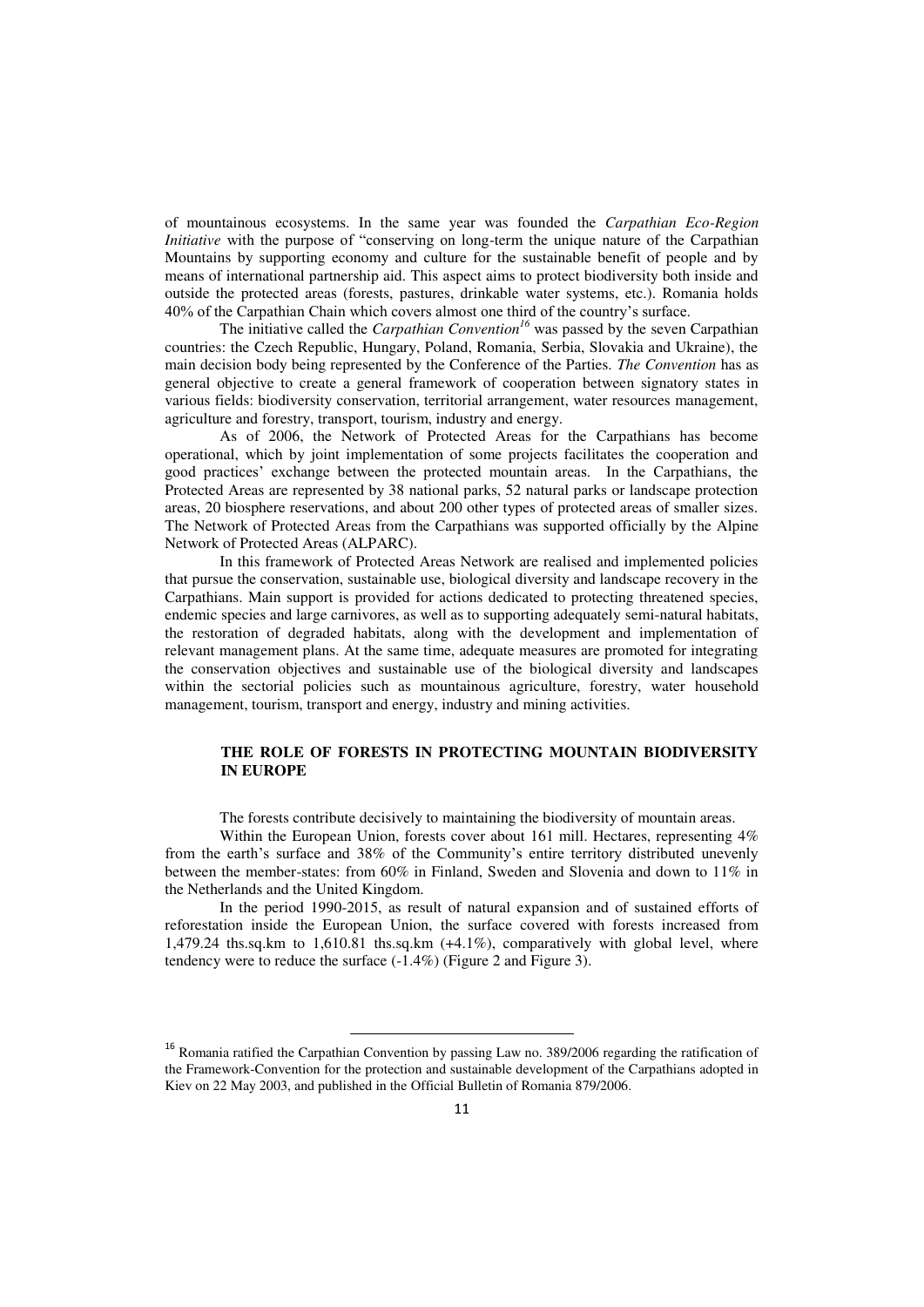





Fig. 3: Forest areas inside the EU, 1990 and 2015 Source:<https://data.worldbank.org/indicator/AG.LND.FRST.K2?view=chart>

The structure of the surfaces covered with forests inside the European Union is determined firstly by the geo-climatic diversity (climate, soil, elevation and topography) but also by well-controlled human actions. By relating to the total forest surface, a share of 4% of mountain forests is not influenced by human action, about 8% are plantations and the rest pertain to the category of 'semi-natural' forests. The majority of European forests are currently under private property (60% of the forest surface).

From the ecologic point of view, forests supply numerous ecosystem services: contribute to soils' protection (against erosion), participate to the circuit of water in nature and balance the climate system and, perhaps most important aspect: they *protect biodiversity* (it is an important environment for numerous endemic species).

From the socio-economic viewpoint, the exploitation of forests generates resources, mainly wood as from the 161 million hectares of forest about 134 million hectares are available for this type of exploitation. In a one year interval, the surfaces allocated for wood-cutting represent two-thirds of the increases in wood-stock volumes.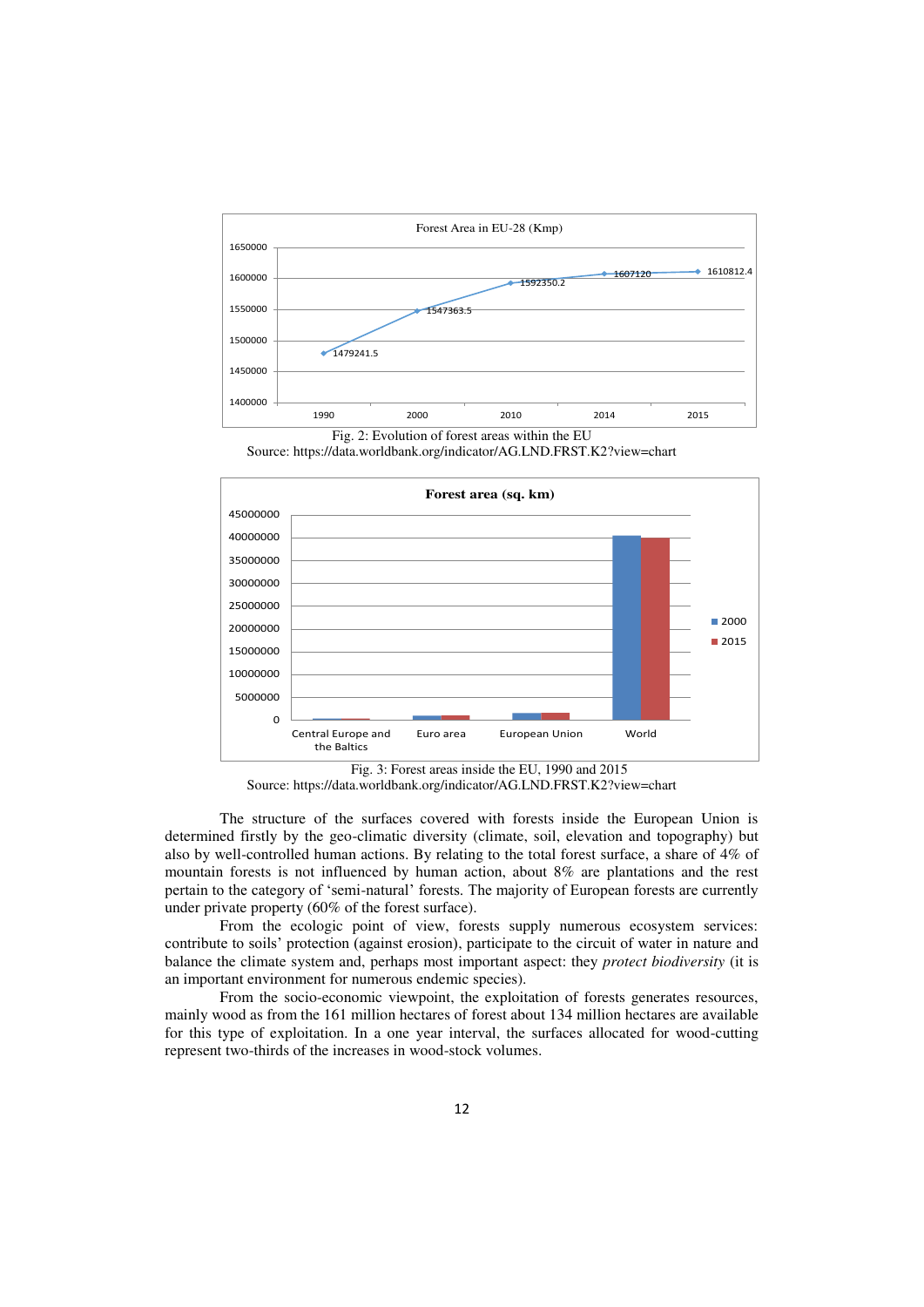The main uses for wood are in energy generation, as this type of use is responsible for 42% out of the total volume of wood-cutting, but other uses are for timber manufacturing (24%), in the paper industry (17%), or for building panels (12%). About half of the renewable energy consumed at EU level is realised with the help of wood.

At the same time, the woods supply a series of produce such as mushrooms, berries, cork, raisins, oils, etc. and provide the framework for certain services (hunting, tourism, etc.). Forests represent an important economic source by supplying jobs, mainly in the rural areas, and the forest sector (forestry, wood and paper industry) holding 1% of the European Union GDP (this value reaching for some of the member-states, for instance Finland, up to 5% of the GDP) and ensuring yearly 3 million jobs<sup>17</sup>. At the same time, woods play an important role in the European Union culture and in preserving local traditions.

At present, forests are affected to an equal extent by climate changes that influence differently the growth speed of forests and their area of expansion, but also by uncontrolled<sup>18</sup> human actions that affect negatively the forest surfaces and biodiversity. Generating multiple expectations, sometimes unrealistic and dangerous, forests might trigger important tensions in their exploitation and/or valorisation process, but also in the one dedicated to their protection. An important role in reconciling these tensions is played by governments, based on their sustainable development policies and strategies for the mountain areas, or by those specific addressed directly to forests.

Within the EU, explicit policies addressing directly the forest covered surfaces are non-existent as these actions remain in the competence of the governments from the memberstates. Nevertheless, in 2013, the European Commission promoted a new community strategy regarding forests (COM(2013)0659)<sup>19</sup> entitled *A new EU Forest Strategy: for forests and the forest-based sector,* by which a reference framework is established for developing sectorial policies with impact on forests. This strategy is substantiated by a series of guiding principles for the sustainable management of forest surfaces, and for supporting their multifunctional role and for promoting the efficient use of provided resources. As of 2015 a multiannual plan is adopted for implementing the *Forest* Strategy which comprises the guidelines' scheme, specific actions, and measures to meet the new challenges regarding wood use.

Regarding the financing of the plans targeted on the forests, the Common Agricultural Policy (CAP) is the main source that might support from the financial viewpoint certain projects destined to forest areas. About 90% of the EU funds for forests originate from the European Agricultural Fund for Rural Development.

In the programming period 2007-2013 were allocated about 5.4 billion Euros from the EAFDR for co-financing the specific measures in the forest sector.

For the current programming period is provided for one single specific measure from which are financed a series of expenditures meant as investments for reforestation and the creation of forest surfaces, for supporting the agroforestry systems, for preventing and

17

 $\overline{a}$ 

[http://www.eib.org/attachments/general/events/20150323\\_brussels\\_agriculture\\_rural\\_development\\_financing\\_a\\_growi](http://www.eib.org/attachments/general/events/20150323_brussels_agriculture_rural_development_financing_a_growing_forest_sector_en.pdf) ng forest sector en.pdf

Among the abiotic factors threatening the forests, we might enumerate: arsons (especially in the Mediterranean area), draughts, tempests (in average during the last sixty years two tempests generated annually considerable damages to European forests) and atmospheric pollution (emissions from road traffic). Regarding biological factors, animals (insects, deer) and diseases contribute to wood deterioration. In total, about 6% of the surface is affected by at least one of these factors.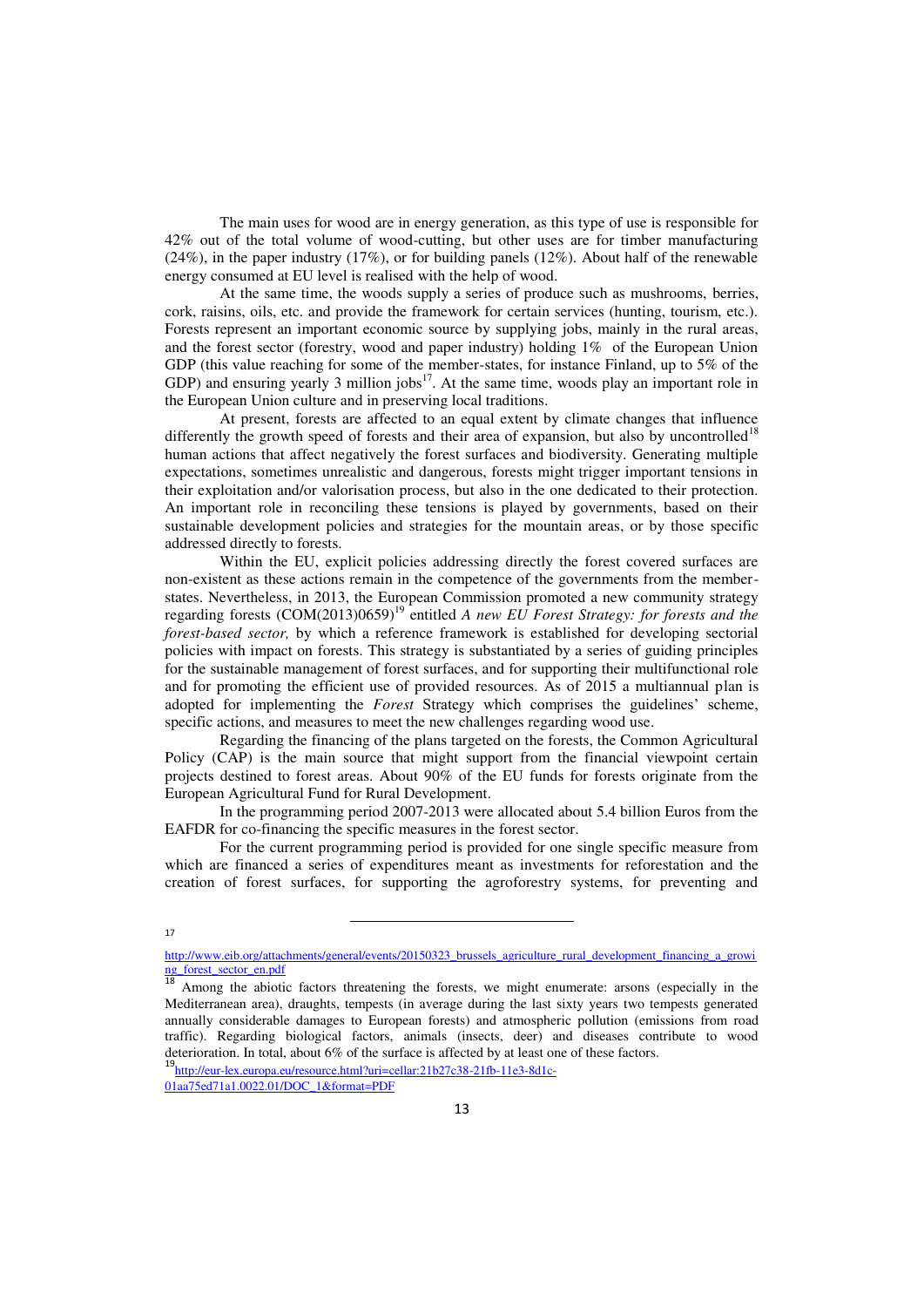repairing the damages triggered by arsons, natural catastrophes, as well as investments for increasing the resilience and ecologic value of the forest ecosystems, investments in modern forestry techniques, and in processing, collection and trade of wood products, etc. Forestry, environmental and climate services are financed as well, just like those related to wood conservation (various payments within the programme *Natura 2000* and based on the Framework-Directive regarding water).

Due to the Natura 2000 Directives, Europe has currently the widest network of natural protected areas from the world, which cover almost one quarter of the European Union territory. At the same time, the analyses show that the *Natura 2000* network generates various benefits with a value of about 200-300 billion Euros/year. Each Euro invested in the Nature 2000 network generates about 7 times more jobs than each Euro invested in the Common Agricultural Policy<sup>20</sup>.

Scientific studies have shown that the directives contribute significantly to protecting some vulnerable species and habitats and, at the same time, to the socio-economic development of the local communities and of the regions where these species and habitats they are found.

Member States must choose certain measures for the forestry sector to enforce as well as the corresponding amounts allotted by their programmes for rural development. About 8.2 billion Euros out of the public expenditures were programmed for the period 2015-2020 (27 % for reforestation, 18 % for improving their resilience and 18% for preventing disasters).

The trading of the reproductive forest material is regulated at European level by Directive 1999/105/EC. UE grants funds for research in the forestry field especially within the programme Horizon 2020. In its turn, the energy policy set as compulsory objective from the legal viewpoint the increase of the energy share from renewable resources to 20% out of the total energy consumption up to 2020 a fact that would increase the demand for forest biomass (Directive 2009/28/EC).

The new European framework regarding climate and energy at the time-horizon 2030 provides the increase of the renewable (green) energy share from 20% to 27%. A series of forestry projects may be co-financed in the framework of the cohesion policy by the European Regional Development Fund (preventing arsons, energy generation from renewable sources, preparing for climate change, etc.) $^{21}$ .

Based on the network *Natura 2000*, about 37.5 million hectares of forest are declared as *Protected Areas* and their rational use is one of the thematic priorities of the Community's environment and climate policies programme.

Furthermore, the EU strategy regarding biodiversity envisages the enforcement of some sustainable management plans of the forests in public ownership up to the year 2020. In the framework of these plans, an important role is held by public acquisitions and the rigorous control of wood demand. To this end was created a European *ecologic label* for parquet, furniture and paper and "voluntary agreements of partnership" were concluded between wood producing countries for prohibiting the market retail of illegally harvested wood.

At Pan-European level, the initiative *Forest Europe* remains the main policy action in the forestry field next to a series of integrative measures having as purpose the protection of woods and the increase of reforestation surfaces. At international level, EU is involved in putting a halt to deforestation (by at least 50% up to 2020 in the framework of the REDD+ programme<sup>22</sup>), by concluding partnerships and promoting a policy for supporting sustainable development.

<u>.</u>

<sup>20</sup> <https://natura2000.ro/?s=muntii>

<sup>21</sup> LIFE 2014-2020, Regulation (EU) no. 1293/2013.

<sup>22</sup> <http://www.un-redd.org/>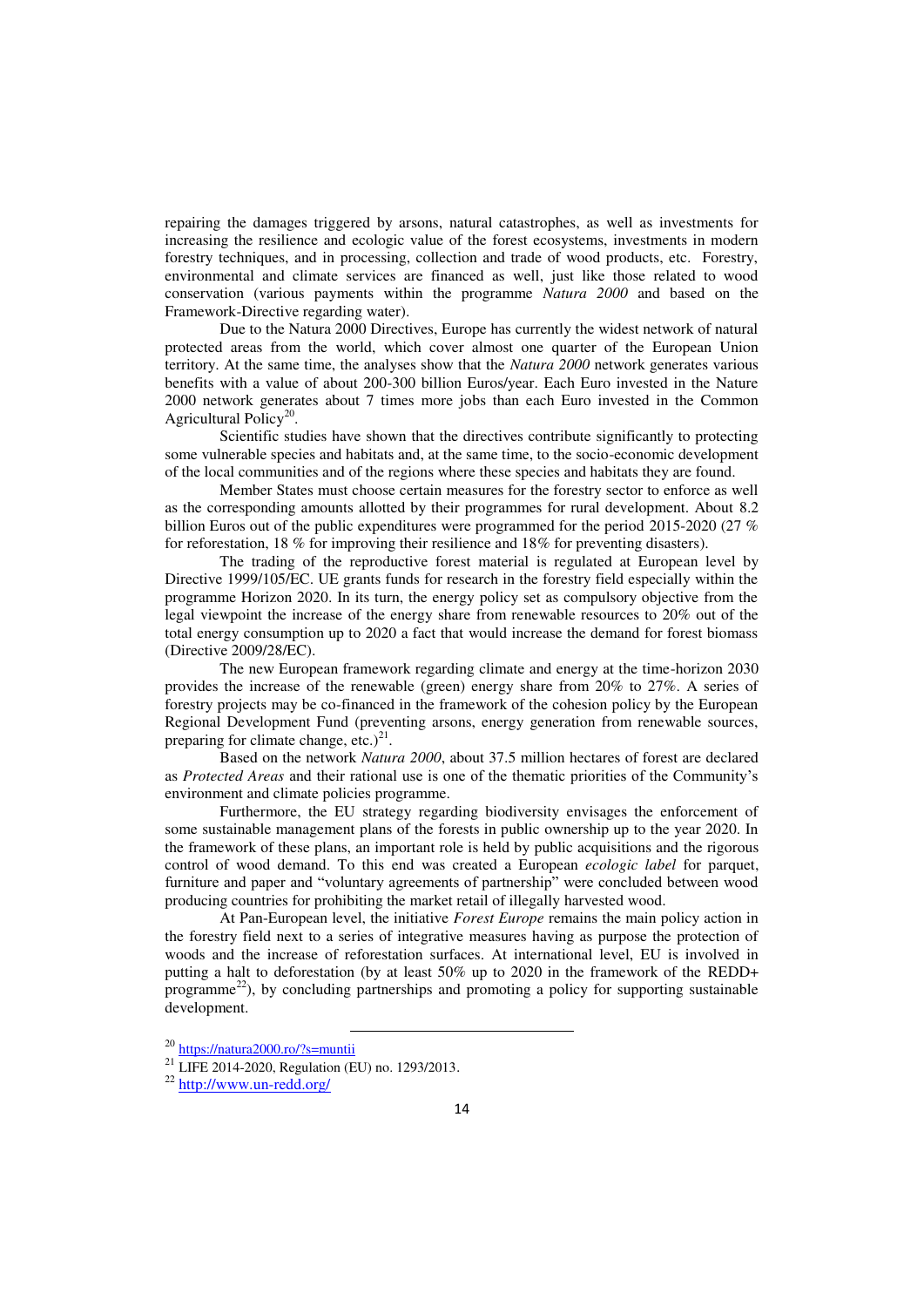#### **BIODIVERSITY OF MOUNTAIN AREAS IN ROMANIA**

The statues of *Protected Area* presupposes a mix of actions regarding the strengthening of conservation, restoration and sustainable valorisation of biodiversity and landscape based on efficient management by harmonising the natural capital with its habitats and species, by preserving and promoting natural values.

The establishment by law of some protected natural areas was initiated with the purpose of obtaining a more efficient control over maintaining and protecting biodiversity. Thus, at the *Earth Summit from 1992* (Rio de Janeiro) was adopted the Convention for Biologic Diversity. Romania ratifies the Convention in the year 1994, and the Government promulgates the Law 58/1994<sup>23</sup> regarding the biologic diversity by which the following major objectives were set: conservation of biologic diversity, sustainable use of biodiversity's resources and equitable distribution of benefits resulting from the use of genetic resources.

In Romania, the main categories of Protected Areas are established by Law no. 5/2000 regarding the National Plan for Territorial Arrangement (PATN) in Section III (Protected Areas)<sup>24</sup>. In accordance with the law, Romania holds 845 protected areas classified in 5 out of the 6 IUCN categories (Table 5).

|                                                    | Romania's Protected Area System                                        |                                           |                                       |  |  |  |  |
|----------------------------------------------------|------------------------------------------------------------------------|-------------------------------------------|---------------------------------------|--|--|--|--|
| Type                                               | <b>Similar to IUCN</b><br>Category/International<br><b>Designation</b> | Number of<br><b>Protected areas</b>       | <b>Total</b> area                     |  |  |  |  |
| Scientific Reserve                                 |                                                                        | 53                                        | 101,288 ha                            |  |  |  |  |
| <b>National Park</b>                               | H                                                                      | 11                                        | 300,819 ha                            |  |  |  |  |
| <b>Natural Monument</b>                            | Ш                                                                      | 231                                       | 2,177 ha                              |  |  |  |  |
| <b>Natural Reserve</b>                             | IV                                                                     | 542                                       | 117,265 ha                            |  |  |  |  |
| <b>Natural Park</b>                                | V                                                                      | 6                                         | 326,305 ha                            |  |  |  |  |
| <b>Biosphere Reserve</b><br>Danube Delta           | <b>Biosphere Reserve</b>                                               | $Retezat$ (II)<br>Rodnei (II)             | 576,216 ha.<br>38,138 ha<br>47,227 ha |  |  |  |  |
| of<br>Wetlands<br>International<br>Importance      | <b>Ramsar Site</b>                                                     | Danube Delta<br>Small Island of<br>Braila | 576,216 ha<br>20,455 ha               |  |  |  |  |
| Natural Sites for<br>Universal Natural<br>Heritage | Word Heritage Site                                                     | Danube Delta                              |                                       |  |  |  |  |
| Special Areas for<br>Conservation                  | <b>SAC</b>                                                             | None                                      |                                       |  |  |  |  |
| Areas for Special<br>Protection of Bird            | <b>SPA</b>                                                             | None                                      |                                       |  |  |  |  |

Romania's Protected Area System

*Table 5* 

Source: APPLETON M., 2012, *Protected Area Management Planning, A Manual and Toolkit*

 $\overline{a}$ 

<sup>&</sup>lt;sup>23</sup>[http://biodiversitate.mmediu.ro/implementation/legislaie/legislaie-naional/legislatie](http://biodiversitate.mmediu.ro/implementation/legislaie/legislaie-naional/legislatie-biodiversitate/Legea_nr._58-1994.rtf)[biodiversitate/Legea\\_nr.\\_58-1994.rtf](http://biodiversitate.mmediu.ro/implementation/legislaie/legislaie-naional/legislatie-biodiversitate/Legea_nr._58-1994.rtf)

<sup>24</sup> [http://mdrap.ro/dezvoltare-teritoriala/amenajarea-teritoriului/amenajarea-teritoriului-in](http://mdrap.ro/dezvoltare-teritoriala/amenajarea-teritoriului/amenajarea-teritoriului-in-context-national/-4697)[context-national/-4697](http://mdrap.ro/dezvoltare-teritoriala/amenajarea-teritoriului/amenajarea-teritoriului-in-context-national/-4697)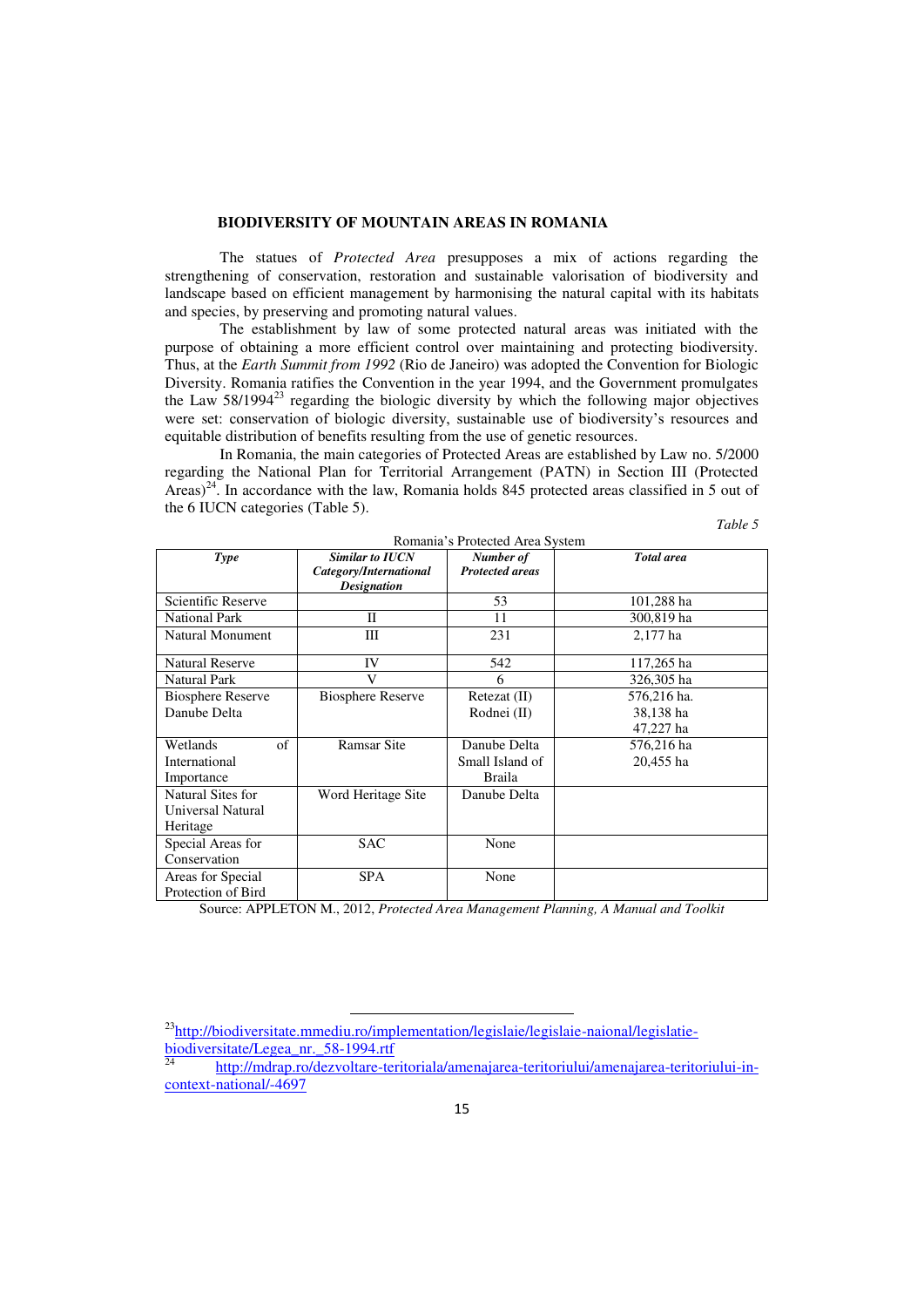After Romania's accession to EU, the Emergency Ordinance no. 57 of June 20, 2007 is promulgated regarding the regime of protected natural areas<sup>25</sup>, the conservation of natural habitats, of the wild flora and fauna (updated in 2016) by which are determined the areas considered of major public interest and which are included in the *National Strategy for Sustainable Development Horizons 2013-2020-2030*<sup>26</sup>. In this Strategy is shown that Romania displays a relative variety and proportionality of landscapes, with unique characteristics in Europe and rare on the globe: 29.94% mountain massifs (elevations over 1.000 meters), 42% hills and plateaus (elevations between 300 and 1.000 meters) and 30% flatlands/plains (elevation under 300 m). The total surface of the mountain area is of 71.381,48 square kilometres (29.94% from total surface).

The special biodiversity of the mountain area from Romania determined the inclusion of a share of 57% from its surface in the ecologic network Natura 2000. In the mountain area are found 197 Natura 2000 sites (habitats), respectively 37% from the number of national sites and 67% from the protected area at national level. Romania holds also 54% from the Carpathian Mountain Chain, mountains of mid-elevation (with an average of 1.136 metres) and only few peaks over 2.500 m.

In Romania the mountains represent the least anthropic changed part, with a low density of the inhabitant population and small localities which are almost depopulated as effect of internal and external migration because of the disappearance of some traditional practices. This explains as well the location in the mountain region of 12 out of the 13 national parks and of 10 out of the 14 natural parks (NSSD):

a. *12 National Parks*, four in the Oriental Carpathians (NP Rodnei Mountains, NP Călimani Mountains, NP in the Ceahlău Massif, NP Cheile Bicazului – Lacul Roşu (Red Lake) –Hăşmaş Mountains), şix in the Mid-Carpathians (NP Piatra Craiului, NP in the Coziei Mountains, NP Buila – Vânturariţa, NP in the Jiului Gorge, NP Retezat, NP Domogled - Valea Cernei) and two in the Occidental Carpathians (NP Cheile Nerei – Beuşniţa, NP Semenic Mountains – Cheile Caraşului).

b. **10 Natural Parks**, from which four in the Oriental Carpathians (NP Maramureşului Mountains, NP Mureşului Superior Gorge, NP Vânători Neamţ which breaks through also in the Neamtului Sub-Carpathians, NP Putna-Vrancea), four in the Mid-Carpathians (NP Bucegi, NP Grădiştea Muncelului-Cioclovina, Geoparcul Dinozaurilor (Dinosaurs' Geo-park) –Hategului Country, Geo-park Mehedinți Plateau which overlapps partially also with the areal of the Mehedinti Mountains) and two in the Occidental Carpathians (NP Apuseni Mountains, NP Cazanele Dunării-Porţile de Fier(Danube Cauldrons – Iron Gates) (Figure 4).

<sup>25</sup> According to law, the way of building up the protected natural areas must take into account the interests of local communities, by encouraging them to maintain local traditional practices and knowledge, with the purpose of valorising these resources for the benefit of local communities. The protected natural areas are managed by managers (curators) based on a methodology which is drafted and approved (by Order) by the central public authority for the protection of environment and forests. <sup>26</sup>[http://www.anpm.ro/documents/22999/2468722/sndd-final-ro.pdf/11d3b926-9482-4f62-bc61-](http://www.anpm.ro/documents/22999/2468722/sndd-final-ro.pdf/11d3b926-9482-4f62-bc61-79067a1b567f) [79067a1b567f](http://www.anpm.ro/documents/22999/2468722/sndd-final-ro.pdf/11d3b926-9482-4f62-bc61-79067a1b567f)

**.**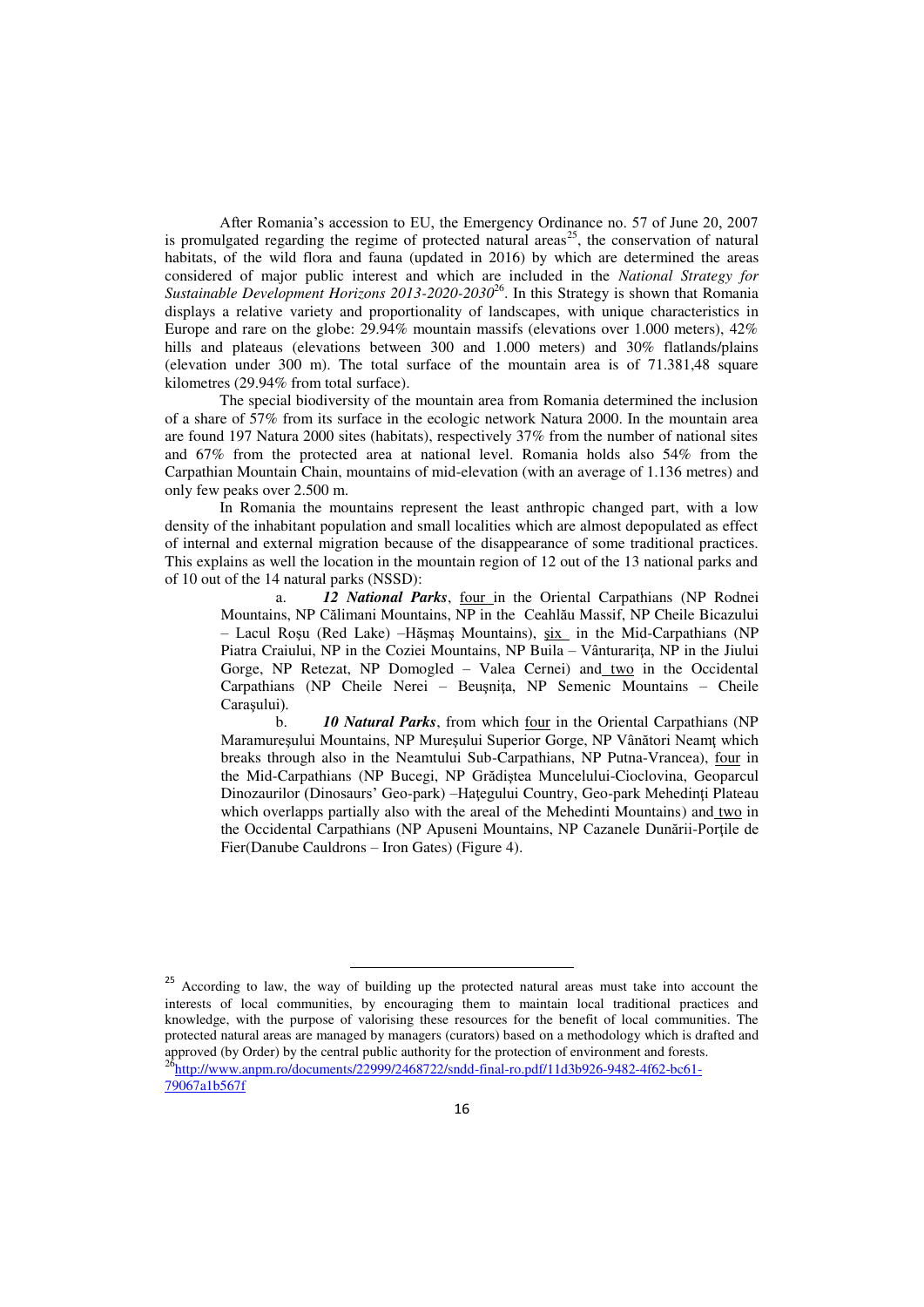

Fig. 4: Evolution of the mountain areas declared as Protected Areas (hectares) Source: Tempo-online database – own processing (Annex 1)

In the period 2007-2016 a series of changes were recorded regarding the surface of the protected mountain areas (increases or diminishments of the included surfaces) (Figure 5).



Fig. 5: Differences in the surfaces included in the Protected Mountain Areas (%) Source: Tempo-online data – own processing

The forests from the mountain areas display increased biodiversity as here are found *150 types of forest ecosystems* differentiated depending on the species or the group of dominant species of trees represented in the vegetal carpet, the type and quantity of humus in the soil, the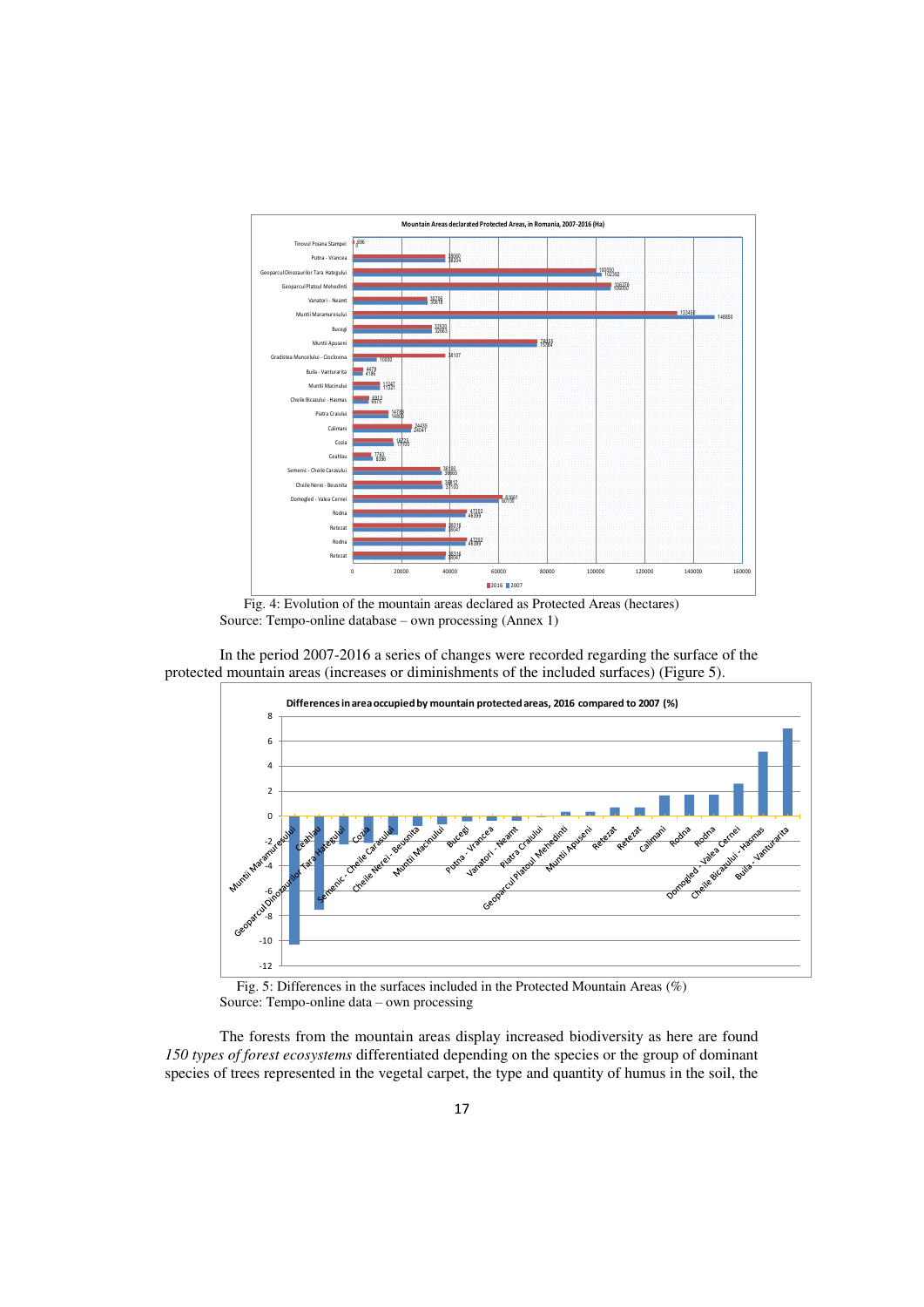water and ionic stress of the soil, etc., 227 types of forest which were classified into 42 *types of*  vegetal layers and sub-shrubberies and 364 stations<sup>27</sup>.

The forests shape one of the most important wood sources and other non-wood produce (berries, mushrooms, game, etc.). The surface covered by forests in the mountain area is of 4.4 million hectares, from which about 40% are in private property, the rest being in public ownership of the state or of the territorial administrative units (the National Autonomous Administration of Forests, local councils, etc.). In view of protecting biodiversity of the mountain areas, Romania ratified the *Framework Convention regarding the protection*  and sustainable development of the Carpathians (Law no.389/2006<sup>28</sup>). The law stipulates that the Carpathian mountains represent a *unique natural wealth of impressive beauty and ecological value, an important reservoir of biodiversity, the area from which main rivers flow, an essential habitat and refuge for numerous species endangered of plants and animals, and the widest area covered by virgin woods from Europe.* 

In the mountain area are  $658^{29}$  local administrative units (20% from the country's surface, most of them in the counties Harghita (9.38%), Hunedoara (6.92%), Maramures (6.77%), Alba (6.15%), Suceava (5.85%), Covasna (5.38%), and Brasov (5.1%). In the mountain area live about 3.354.041 inhabitants (24.92 % from total population) (Figure 6).



Fig. 6: Mountain Local Units, distributed on counties (%)

Source: [http://www.gal-mt.ro/masuri/masura19.2/Anexa\\_12\\_Lista\\_localitati\\_din\\_Zona\\_Montana.pdf](http://www.gal-mt.ro/masuri/masura19.2/Anexa_12_Lista_localitati_din_Zona_Montana.pdf) 

<u>.</u>

 $^\mathrm{27}$  THE TERRITORIAL DEVELOPMENT STRATEGY OF ROMANIA – SUBSTANTIATION STUDIES, Services for drafting studies in view of implementing the activities of the project "Developing instruments and models of territorial strategic planning for supporting the future programming period past 2013".

<sup>&</sup>lt;sup>28</sup> [http://biodiversitate.mmediu.ro/romanian-biodiversity/conventia-carpatica/LEGE\\_\\_\\_Nr\\_389\\_2006.doc](http://biodiversitate.mmediu.ro/romanian-biodiversity/conventia-carpatica/LEGE___Nr_389_2006.doc) <sup>29</sup> UNGUREANU D. (2017), *Dezvoltarea durabilă a zonei montane din România. Realități și perspective*, <http://www.turismulresponsabil.ro/wp-content/uploads/2017/01/2.-Danut-Ungureanu-Zona-montana.pdf>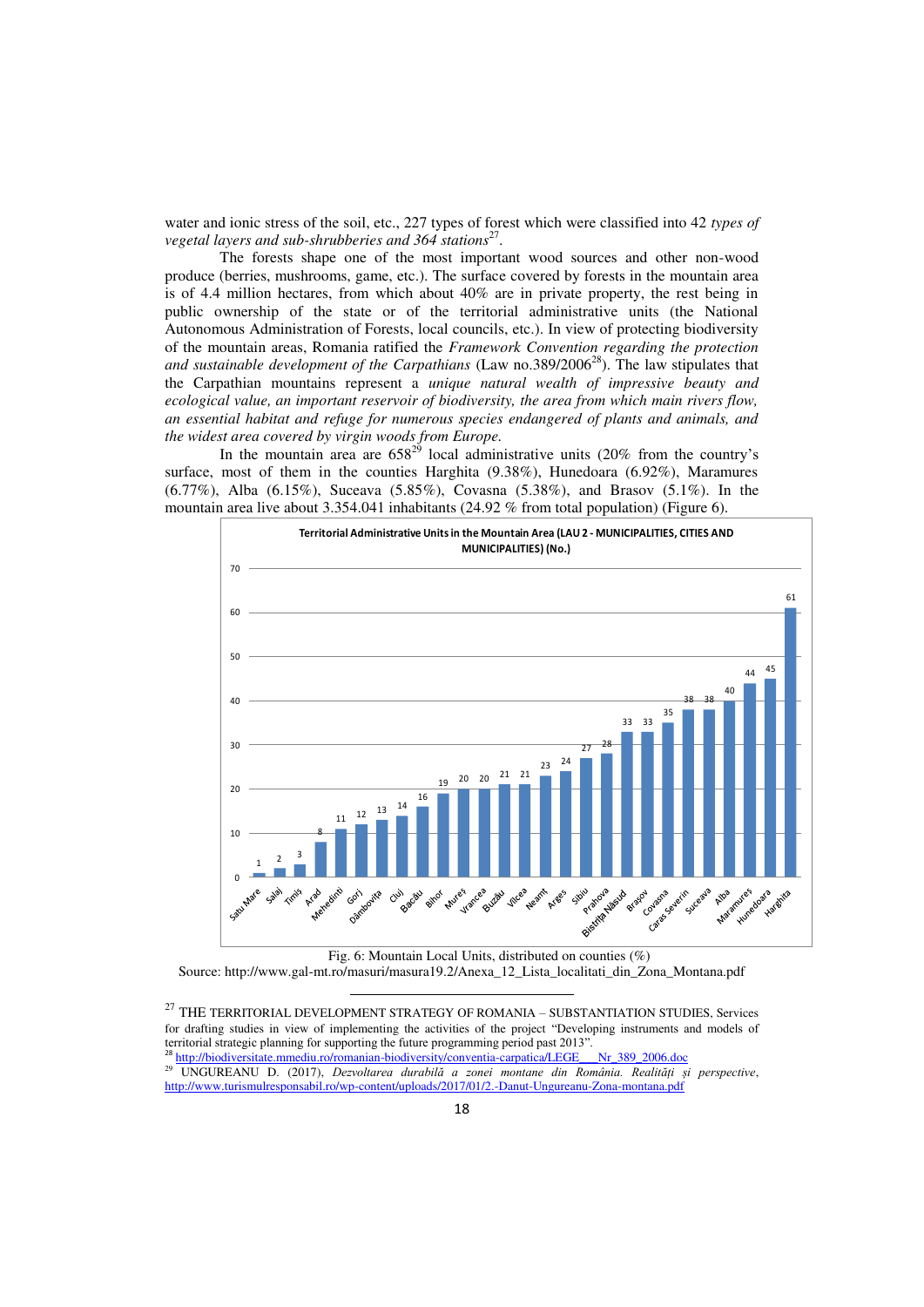The communities from mountain areas must face harsh living and working conditions: precarious infrastructure, limited access to markets, improper conditions for agriculture, all these restrictions affecting their wealth and development dynamics. Moreover, the mountain communities are dependent decisively and directly on the forests, on assimilated eco-systems and on the products and services that they provide (water, timber, berries, medicinal plants, energy, recreational services, etc.). From this perspective, many of the mountain areas are regarded as less-favoured regions as they *show considerable limitations regarding the possibilities of land-use and the costs for their exploitation* (European Commission). The classification into the category of less-favoured areas is realised in accordance with the Regulation (EC) no. 1257/1999 about subventions granted by the European Agricultural Guidance and Guarantee Funds (EAGGF) for rural development. In Romania, about 51.55% from the mountain population lives in less-favoured areas, and 52.57% lives in the rural area (Table 6).

*Table 6* 

Main characteristics of the local communities from the mountain area, 2016

Number of counties with mountain area  $=$  27 counties Number of mountain localities =658 localities Mountain population (inhabitants) =3.354.041 inhabitants Rural population in the mountain area = 52.47% from total population in the mountain area (Romania's rural population =44.94% from total) Rural mountain population in less-favoured areas =51.55% Number of mountain households = 954.922 households Mountain lands' fund =6.911.600 ha Mountain agricultural surface (ha.) =  $2.900.000$  (18,71% from total) Out of which: Arable–ha. = 600.000 (5.84%); Pastures and meadows–ha =2.200.000; Orchards– ha.=50.700 (21%); Vineyards-ha.=3.800 (1,17%). Animal stock out of which: Cattle total (cap.) =749.973, from which, milk cows (cap.) =415.861; Sheep total  $(cap.) = 2.234.767$ , from which, milk sheep  $(cap.) = 1.506.004$ ; Goats total ( cap.) = 177.059; Forest and forest vegetation surface = 59% from total

Source: UNGUREANU D. (2017), *Dezvoltarea durabilă a zonei montane din România. Realități și perspective* (Sustainable Development of the mountain region of Romania - Realities and perspectives, in Romanian)

Nowadays, the mountain local communities from Romania are faced with a series of difficulties from which we mention:

 The abandon of villages and hamlets (depopulation), especially in the case of the young population;

- Massive job losses, especially in the rural area;
- Low access to vocational training of young mountain farmers;

 The absence of specific vocational schools for mountain activities and very low numbers of profile school groups;

 Scant information of farmers about the ways of accessing Community and national funds;

• Relative modest modernisation of the majority of mountain farmsteads;

Dramatic decreases of the animal stocks, both cattle and sheep (decreases by 60-80%);

 Marginalization of mountain agro-zoo-technical economy under the pressure if largescale farmers;

Major degradation of the natural flora of pastures and meadows;

Intensifying massive deforestation of large areas of forest;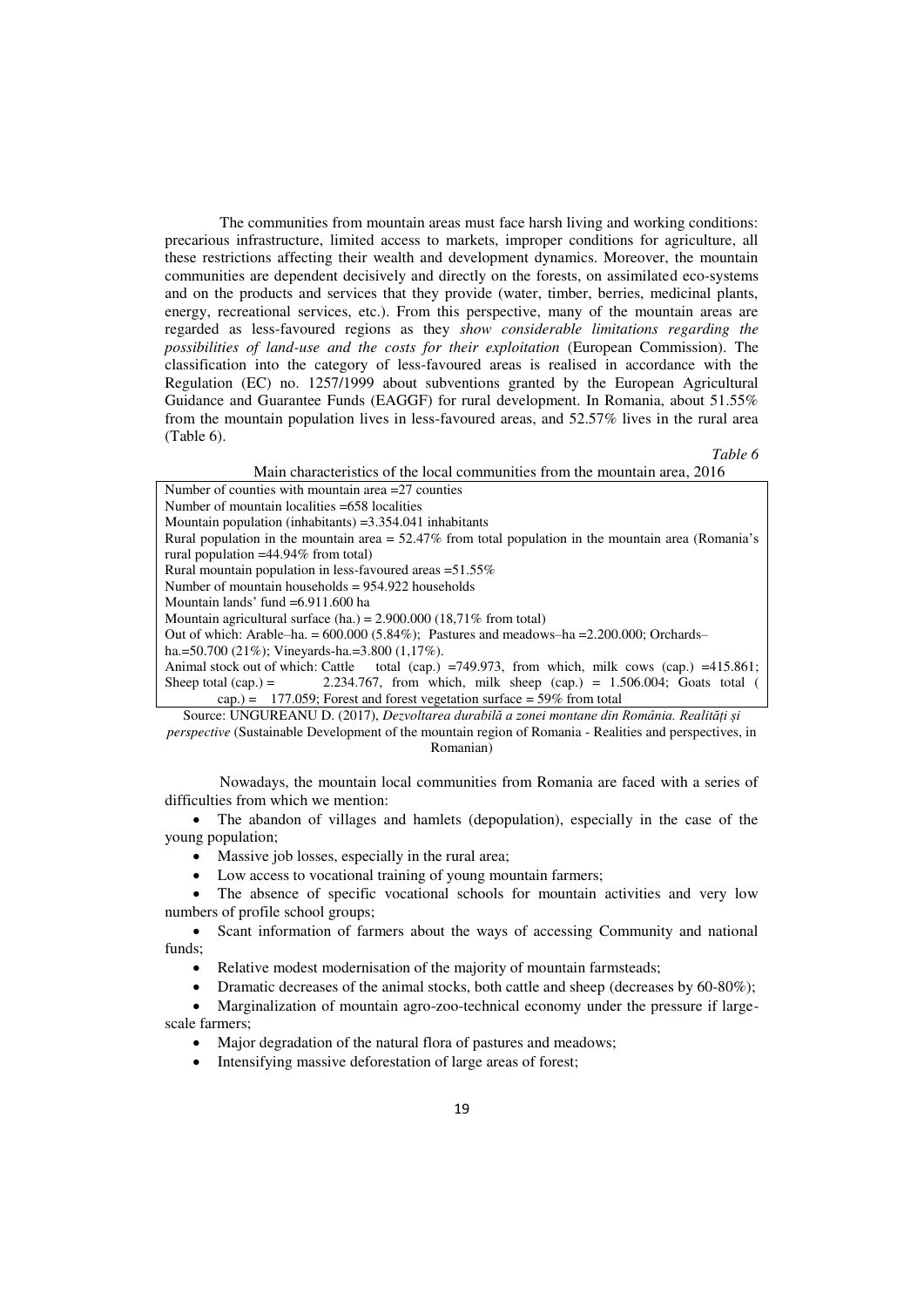Excessive protection of large carnivores (bears, wolves) detrimental to people's needs and mountain economy;

- Derisory prices for raw materials (milk, meat, etc.);
- Drastic decreases in the animal stock in a share by 60-80%;

 Severe downfall of the chances for the complex and sustainable valorisation of the numerous energy resources, including the renewable (agro-foodstuff; medicinal, forestry, labour force, transport, services, etc.);

Constant and marked marginalisation of the agro-zoo technical mountain economy;

 The increasingly higher outspread of poverty in the mountain villages; the discrimination of over 150 villages that were not included into the Less-favoured Mountain Area (due to bureaucracy); the intensified massive deforestation of large forest surfaces;

 Failure in adopting some measures for discontinuing regressive economic and social processes that are damaging to the economy of Romania;

 The deep and irreversible deterioration of the socio-cultural fund and of the cultural identity of the mountain communities.

All these real issues existing in the mountain areas from Romania call for a specific multidimensional policy that would take into account the principles of sustainable development and that would contribute to diminishing the imbalance between the mountain regions and the other regions. The mountain policy is the link that would ensure better inter-community, and interregional cooperation, and the partnerships at national and international level, as well.

# **MEASURES AND ACTIONS FOR SUPPORTING THE BIODIVERSITY OF THE MOUNTAIN AREAS IN ROMANIA**

According to the Strategy of the Romanian Academy for the next 20 years<sup>30</sup>, the general objective of evolution and development for the sector *Protected Areas is represented by the protection, valorisation and recovery of the biodiversity, including here eco-systemic services that it provides (natural capital), by taking into account the intrinsic value it represents and the essential contribution to economic and social development*. Thus, the general action framework aims both at biodiversity conservation practices and at economic and social activities that would provide to local communities the possibility of achieving their own desiderates.

Romania ranks on the first position in Europe from the viewpoint of biodiversity and owns the last 100% natural ecosystems of the continent. Even though the national legislation translating the Directives Natura 2000 in Romania does not provide for complete protection, and the implementation issues are identified frequently, a first measure would be the one of continuing with the implementation of these directives and compliance with the statutes of *Protected Area* in the mountain areas where these are set up.

Due to the important impact of the agricultural sector on the biodiversity from the mountain areas, a first action that might be supported financially is accessing the funds allocated for the mountain biodiversity by the Common Agricultural Policy (CAP).

Regarding the mountain area, after 2007, began the implementation of the following measures of CAP: Measure 211 – the less-favoured mountain area; Measure 212 – lessfavoured areas (others than the mountain area) and Measure 214 – agro-environment. The measures are financed by CAP and support the users of agricultural lands in areas characterised

<sup>&</sup>lt;u>.</u> <sup>30</sup> <http://www.acad.ro/bdar/strategiaAR/doc12/StrategiaII.pdf>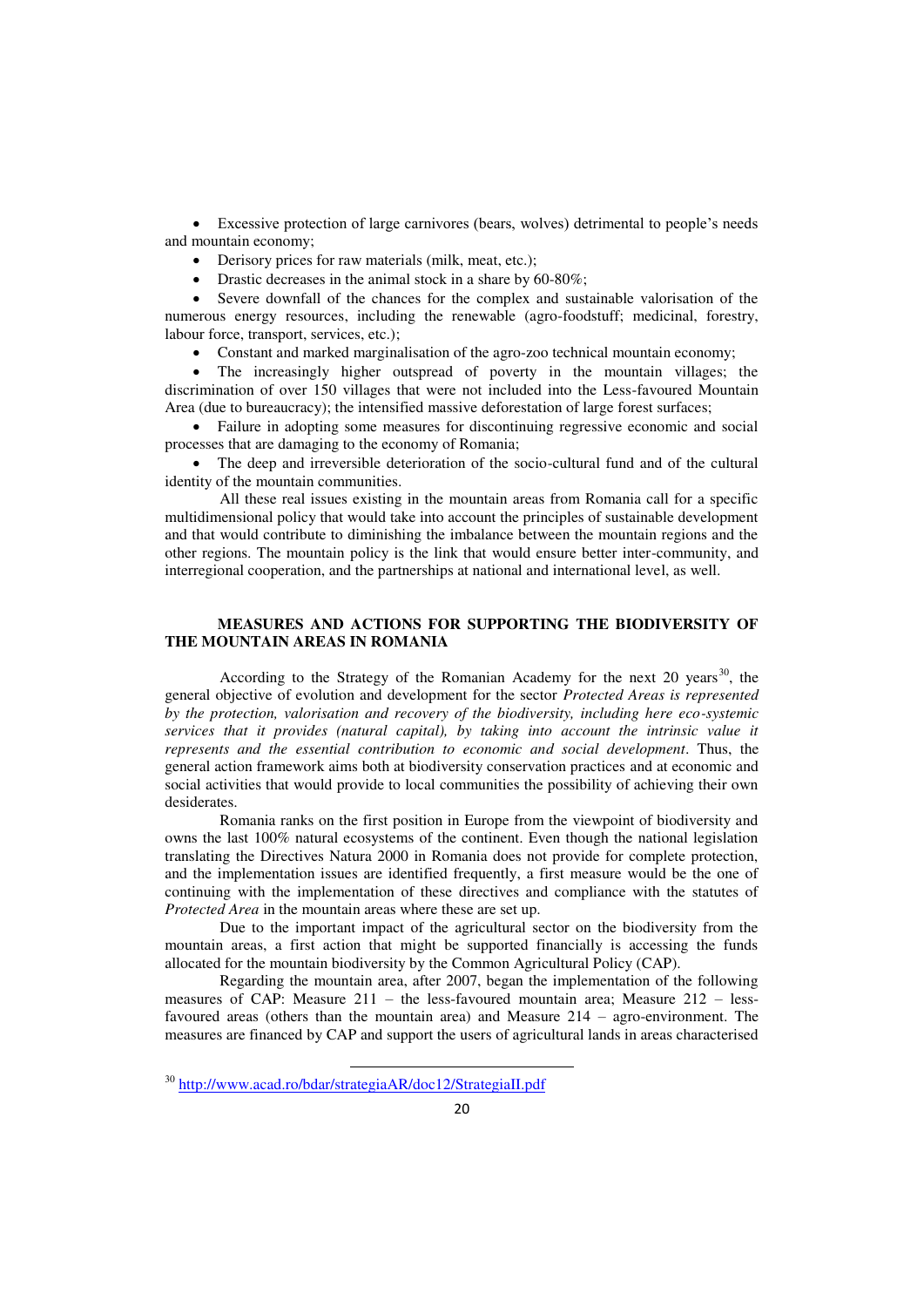by unfavourable natural conditions, including here the compensation of income losses, and additional expenditures resulting from practicing extensive and ecologic agriculture (by protecting biodiversity, water protection, soil protection, diminishing polluting emissions and adjusting to the effects of climate changes).

 In the period 2008-2015, the amounts received for the three measures had the value of about 3.47 billion Euros representing approximately 42% from the entire allocation of the NRDP 2007-2013. These payments contributed to: maintaining biodiversity on 6.073 million hectares, to increasing the soil quality (864 thousand hectares), water quality (2.186 million hectares), to avoiding land isolation and abandon (6.014 million hectares) and to reducing climate changes (1.431 million hectares).

In the current programming period are supported measures for promoting efficient use of resources and smart, sustainable growth favourable to inclusion in agriculture and in the rural areas, in accordance with the Strategy Europe 2020. The measures package for the current programming period addresses both the objectives of agro-environment and climate (Measure 10), to ecologic agriculture (Measure 11), and to areas faced with natural constraints (Measure 13). Farmers will benefit from funds of about 2.66 billion Euro (Measure  $10 - 1.071$ ) billion Euro, Measure 11 – 236.42 million Euro, Measure 13 – 1.355 billion Euro).

These actions might contribute to maintaining the mountain biodiversity and which might be financed from community funds: keeping the youths in these areas, in parallel with encouraging increased birth-rates, professional training and adjusting vocational school curricula in accordance with the demand on the labour market, supporting businesses startedup by youths, promoting education-learning centres in the mountain areas for setting up didactic farms (these would provide learning material for the students and would contribute to the integrated valorisation of resources, from the perspective of the concepts of pluri-activity and sustainable development) etc.

For the mountain areas faced with natural or specific constraints have been determined by the NRDP a series of compensation payments that are granted to users of agricultural lands placed in areas defined as eligible after concluding some yearly/multi-annual voluntary commitments, and the compensation is aimed at:

 additional costs and income losses resulting from the enforcement of some extensive management measures on agricultural lands targeted on achieving some environmental objectives (biodiversity conservation, water and soil protection);

 additional costs and income losses resulting from the enforcement of practices specific to ecologic agriculture;

 additional costs and income losses born by farmers because of natural and specific constraints which are present in areas with influence on agricultural production.

In 2017, the compensation sums granted were as follows: compensation pays 62  $\epsilon$ /ha/year, compensation payments for areas faced with specific constraints 75  $\epsilon$ /ha/year, compensation payments in the mountain area 97  $\varepsilon$ /ha/an.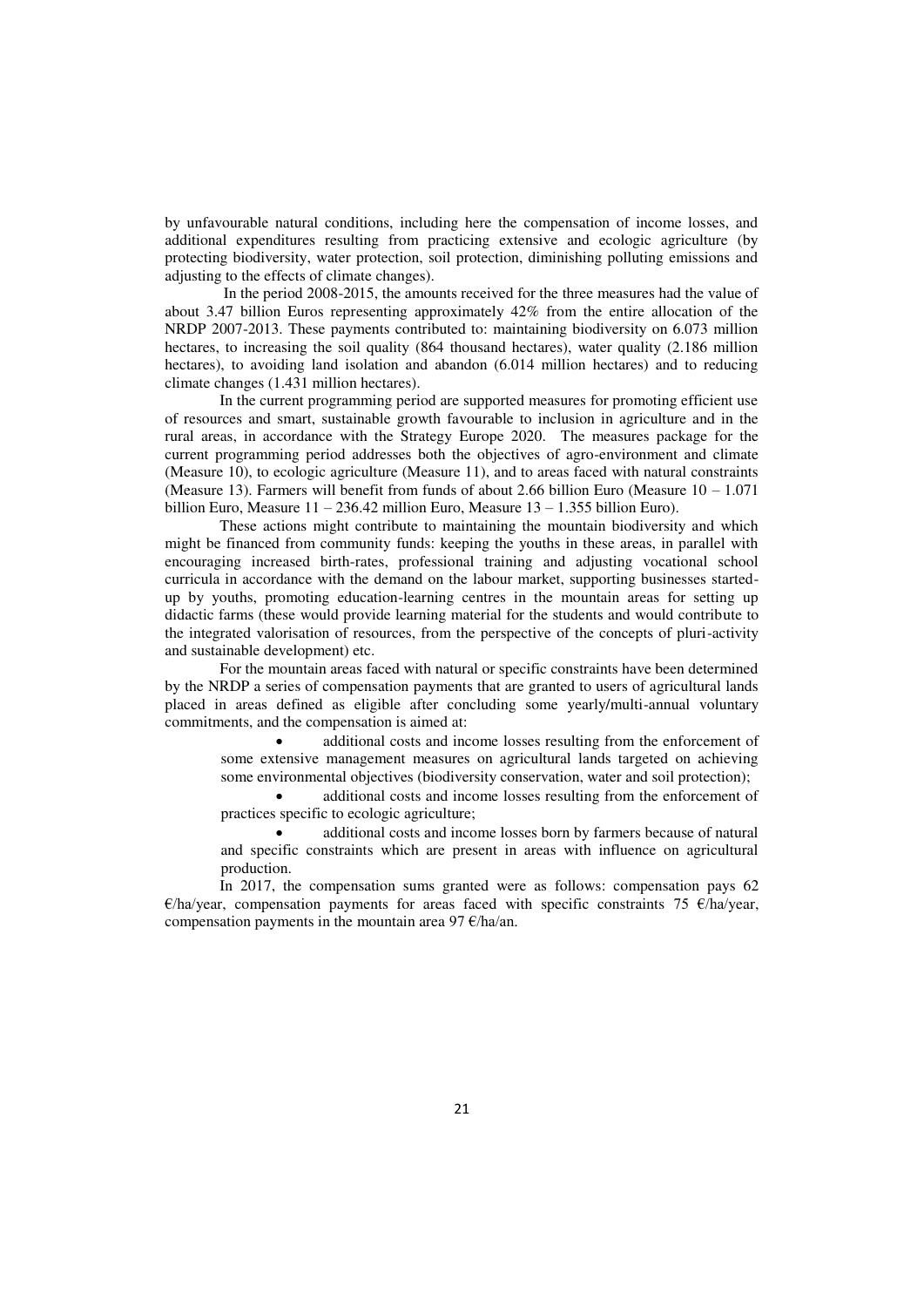### **A MODEL REGARDING THE BIODIVERSITY OF MOUNTAIN AREAS**

The issue of biodiversity loss and the one about ensuring the sustainable development of local communities in areas declared as *Protected Areas* is very complex, both from the theoretic and practical viewpoint.

If at theoretical level nowadays take place significant debates about the methods and techniques for evaluating and interpreting the existing issues of the area, from the practical viewpoint not enough data and statistic information is supplied in order to support certain specific measures and actions of political, economic and social nature, etc.

The acknowledged complexity of these issues and aspects regarding *Protected Areas*  imposes currently a multi- and trans-disciplinary approach. At the same time, practitioners in the field of development resort frequently to holistic-type approaches. Their requirements are supported by the modern social sciences that consider that over time the localisation of economic activities and the environment are relevant categories for analyses and research $31$ .

The interdisciplinary approach appears as necessary when environmental changes are evaluated, while the living conditions for humans are aimed in particular, along with the ones regarding the economic situation, etc. The combination of knowledge from several fields brings its contribution to identifying the best measures leading to improving the living standard for the inhabitants of the mountain areas, being at the same time a challenge for all those involved.

Any model should focus the attention an object of study, which in our case is represented by the mountain area declared as *Protected Area*. The definition of the concept bears, in its turn, a multidimensional approach: well-delineated geographic areas, with specific characteristics (economic, social, infrastructural, etc.), of high biodiversity and particular issues for which specific actions/policies are required with the purpose of attaining a certain living standard.

From the viewpoint of mountain research, the analysis of the pressure on the environment might be realised by a general, comparative analysis of the mountain regions based on demand, and by disaggregation at household level of some indicators specific to the mountain area.

The global models of analysis for the households' welfare in the mountain area resort, as a rule, to indicators regarding quality of live which assumes the idea that development is based on universal values and not on localised experiences and different value systems. These indicators might reflect the basic elements of the subsistence means and the quality of institutions involved in promoting change. Because human activities (economic, social, cultural, etc.) cannot be omitted in this equation, we consider that the basic principle of any model should be: *a conservation framework for development* in which the conservation practices for the mountain biodiversity maintain both services of economic and social nature and the ones of protection for ecosystems and biodiversity.

In order to maintain biodiversity, services linked to the ecosystem and the ones for stimulating economic activities should coexist, based on the causality relationship between biodiversity and economic development. Thus, development should meet the protection requirements of the environment as in a contrary situation, the biodiversity would undergo negative changes that are sometimes irreversible, caused by the loss of habitats as result of converting agricultural lands into urban areas, of the emergence of invasive alien species, and

<u>.</u>

<sup>&</sup>lt;sup>31</sup> Stern și colab., 1997; D'Antonio et al 1994; Goudie 1994; Wilbanks 1994; Kasperson et al 1995; Petschel-Held et al 1995 , Schellnhuber 1997, Turner 1997, Vitousk 1997, Liverman 1998, Reusswig și Schellnhuber 1998, Meyer și Turner 1999, Pret 1999.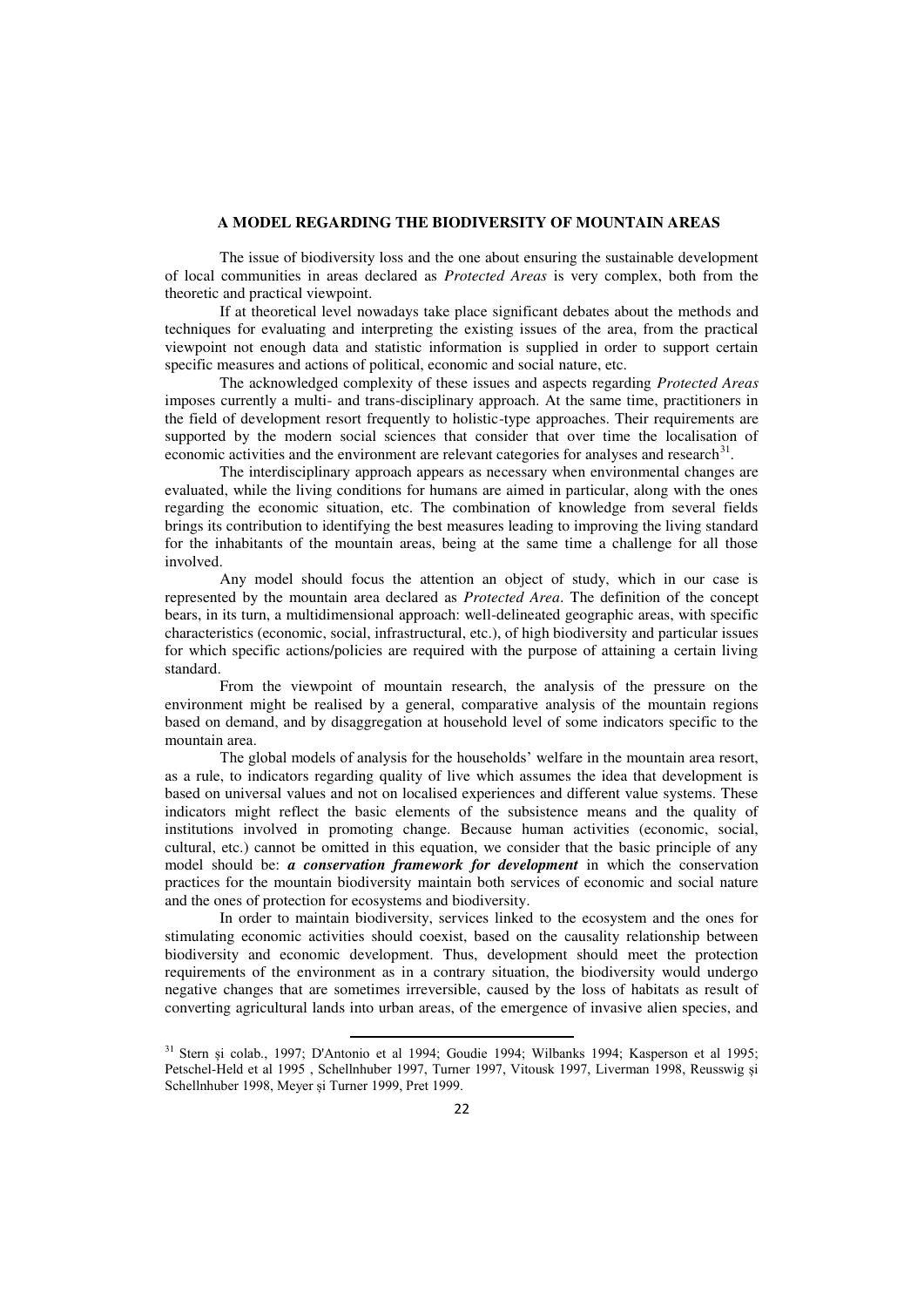by the overexploitation of natural resources, etc. Overexploitation of services/products supplied by biodiversity leads to influencing with negative impact on the natural balance on long-term, the human welfare, and on the process of economic growth (Figure 7). BASIC ASSETS PROVIDED BY THE ENVIRONMENT



Fig. 7: The relationship Biodiversity - Economic welfare Source: Processing after Biodiversity, Development and Poverty Alleviation, Recognizing the Role of Biodiversity for Human Well-being, UNDP, 2010

Biodiversity is considered as strategic priority on long-term at Community level *that must be achieved especially by diminishing the degradation and fragmentation of lands (reducing the biodiversity losses, including maintaining the genetic diversity).* The fragmentation of habitat, its degradation and de-structuring, constitute the effects of changing the land-use models (consumption models), of climate change felt at global level as these are regarded as main factors for biodiversity loss at European Union level. In the above-mentioned Report is highlighted, as well, the vital importance of the involvement of the political factor at the highest level in the process of halting biodiversity loss by:

1. Enforcement of the legislation in force;

2. Integrating mountain biodiversity protection measures in the energy, transport, and non-renewable resources exploitation policies and strategies,

3. Involvement of national, regional and local authorities in providing information regarding the damage degree of the biodiversity;

4. Identifying some specific indicators that would ensure the scientific evaluation of the state of the biodiversity based on the rational and sustainable use of the resources from mountain areas.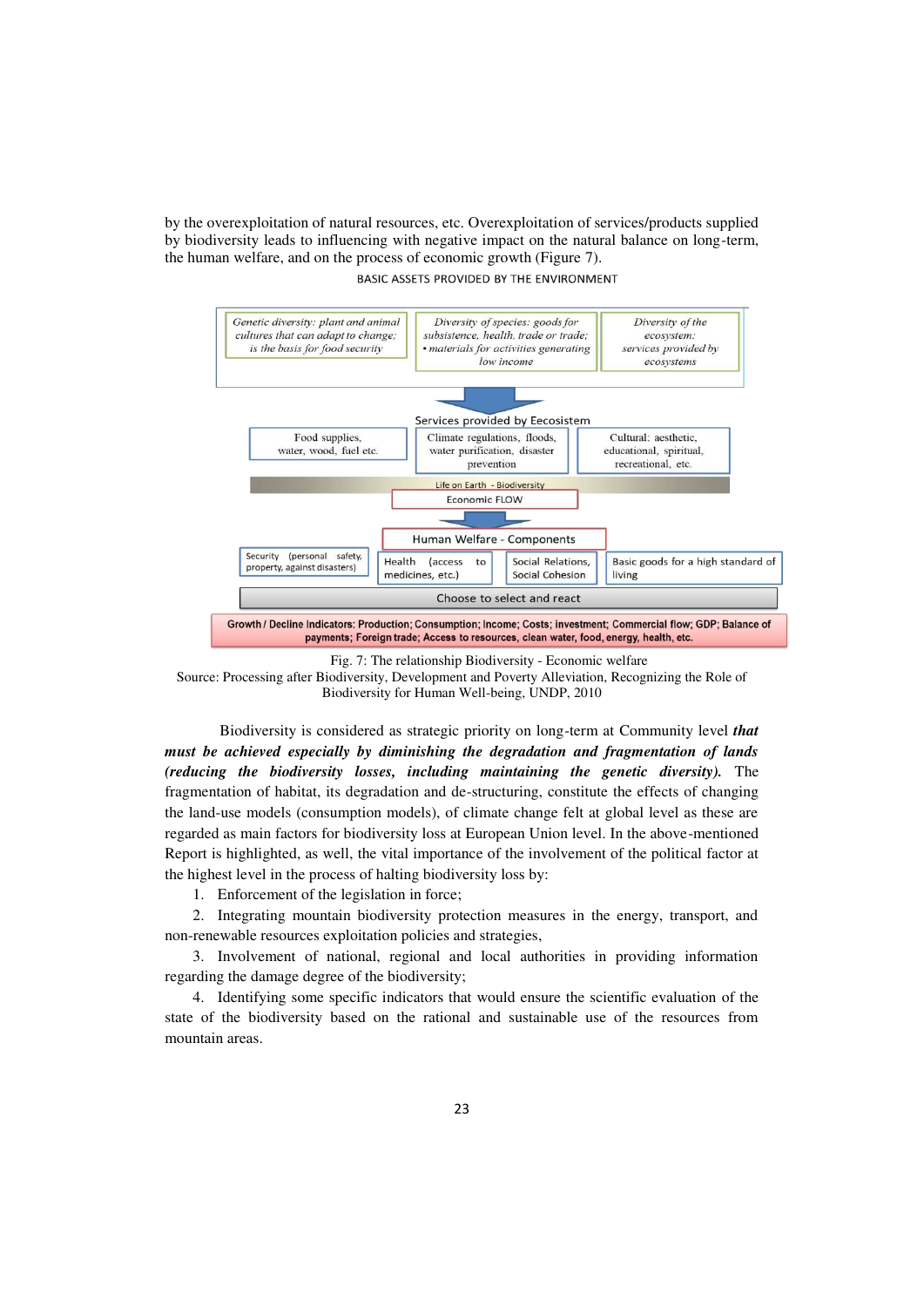Considering the relationship between the mountain biodiversity and the local communities' welfare, the following categories of sustainable development models might be taken into account:<br> $(1)$  Th

(1) *The model based on territorial approach and on habitat and demographic changes strategies.* Thus, demographic processes from the mountain regions are always influenced by mobility and transition. The expansion of settlements and the marginal use of resources are correlated directly with migration and the new opportunities (Skeldon 1985; Kreutzmann 1994, 1995a; Ehlers 1995; Uhlig 1995, Hewitt 1997, Libiszewski și Bächler 1997, Sökefeld 1997). The manoeuvring room in these areas determines conflicts, while the issues of some small-sized communities might gain higher political importance.

(2) *The model based on entrepreneurship and habitat strategies:* Resources represent an important element of demand. Ensuring resources corresponding to a sustainable development process represents the component of a local development strategy next to other elements.

(3) *The model based on resources' management and energy supply:* Under the conditions of increasing demand, the continuing supply of energy resources cannot be sustained only by the use of traditional sources and resources. The new solutions and exploitation forms of unused resources play a very important role in all mountain economies. The availability of natural resources and their distribution between communities and households might trigger important conflicts. For instance, water and wood resources always were targeted by various external groups of interest (Kreutzmann 2000; Price, Butt 2000). In this context, the ownership rights impose special attention (Lynch and Maggio 2000). In the competition for mountain resources and without a substantial intervention from the state (legislation, etc.), local communities might be easily marginalised.

These trans-disciplinary approaches were introduced relatively recently and applied in research programmes, the cooperation necessity being an important lever in eliminating constraints of any type. Some mountain development models, as well, might resort to certain general concepts applied by regional or national development strategies. Comparable indicators might contribute to improved understanding of certain categories of disparities and to identifying some functions within less-favoured local mountain communities. The advantage of some common models is that they can be applied at the level of all mountain or non-mountain regions providing a global and comparative image between advantages and disadvantages to each.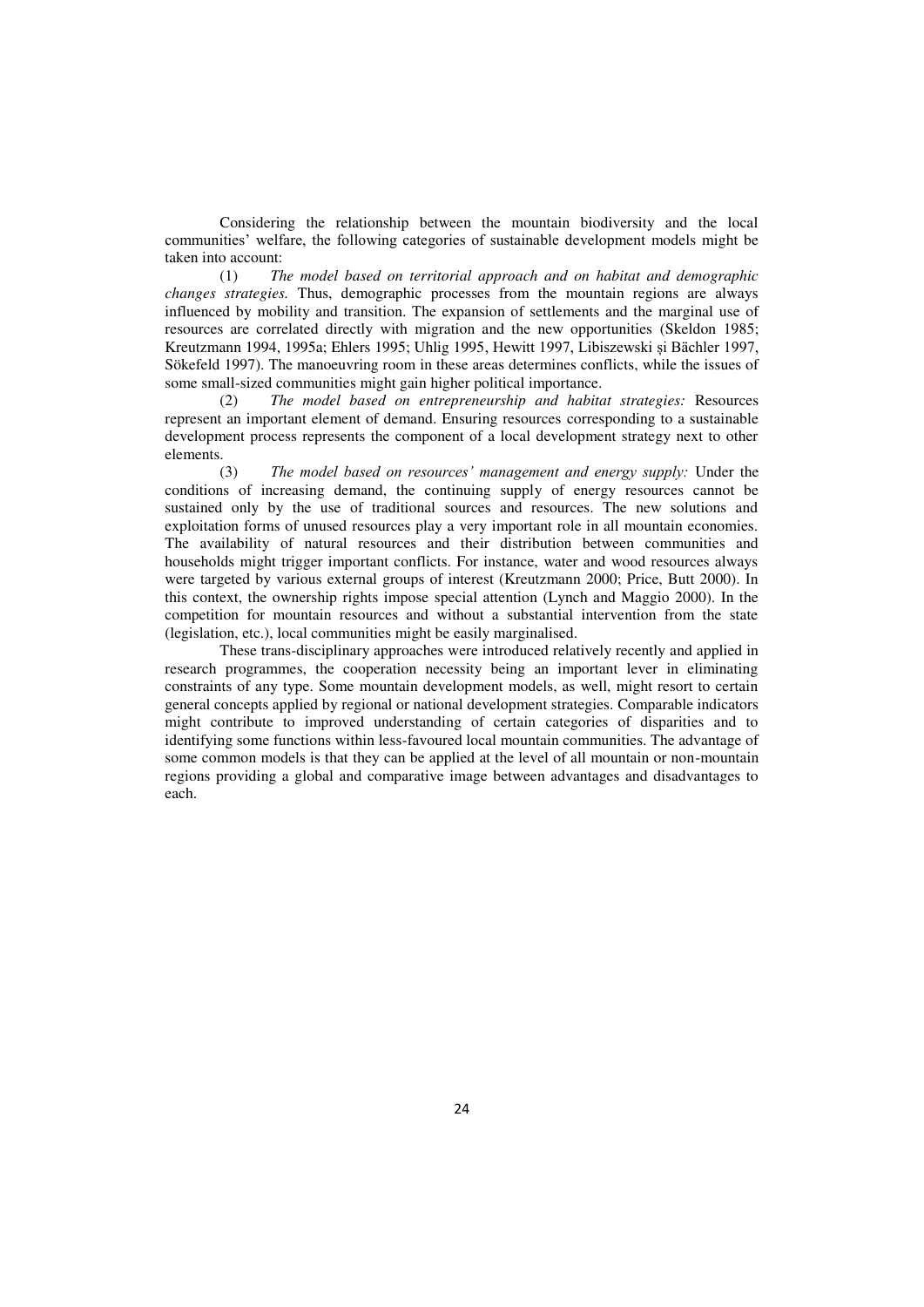#### **CONCLUSIONS**

The importance of mountain areas is given jointly by the quantitative but especially by the qualitative size. Thus, the mountain areas cover important surfaces both at world level (22%) and at national level (30% of Romania's surface).

In Romania, the mountain area is found in 27 out of the total 42 counties and the rural population of this area is represented by a share of 52.47%, and is covered in a share of 59% by forests (Figure 8).



Source: own computations based on the Tempo-online database

Next to the quantitative size presented above, the mountain area is characterised by high biodiversity this representing the qualitative side which requires increased attention and heightened interest for maintaining in good state the species of plants and animals, and all habitats which are in an easily to disturb balance.

The mountain areas characterised by high biodiversity are declared as Protected Areas and these are representing currently a surface of 25% at world level, of 33% within the European Union, and of 24% in Romania. The particular biodiversity of the mountain area from Romania determined the attribution of a share of 57% from its surface within the ecological network Natura 2000. In the mountain area are found 197 Natura 2000 sites (habitats), respectively 37% from the number of national sites and 67% from the protected surface at national level. The mountain areas are considered as important sources of biodiversity but, at the same time, they are faced with significant adjustment issues to new climate changes.

In Romania, the mountain areas should play a strategic role in the economic and social development constituting conducive environment, over time, for maintaining the continuity and durability of the Romanian people. It is imperative that the development vision in the field of *Protected Areas –mountain areas* pursues the protection, valorisation and recovery of the mountains' biodiversity, including eco-systemic services they provide (natural capital) by taking into account the intrinsic value that they display and their essential contribution to economic and social development. Because human activities (economic, social, cultural, etc.) cannot be omitted from this model, I consider that the basic principle of this evolution should be in a conservation framework for development, where the practices should aim both services of economic and social nature, and those of protecting ecosystems and biodiversity. Thus, development should meet the protection requirements of the mountain environment as in a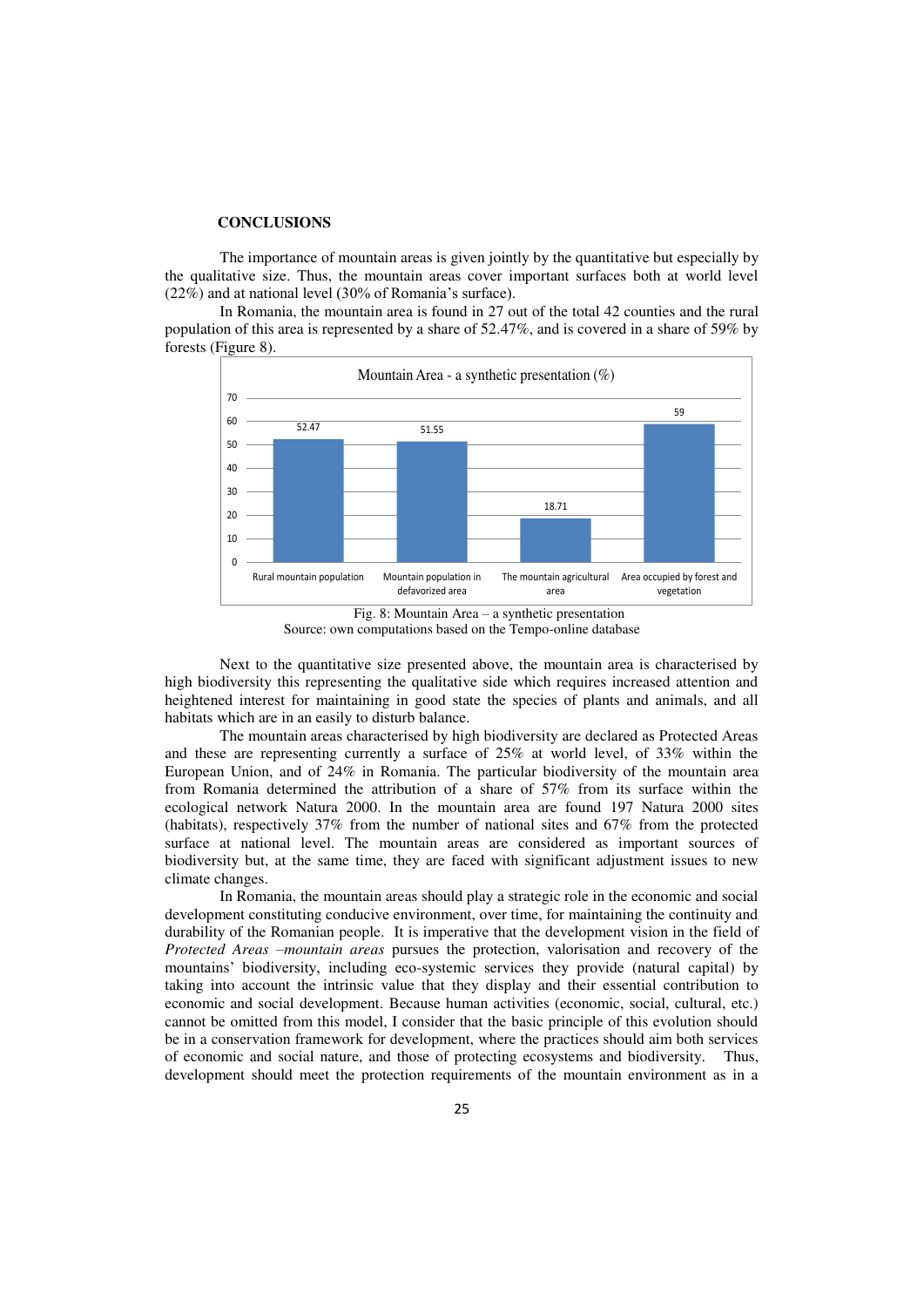contrary situation, biodiversity might undergo negative, sometimes irreversible changes caused by the loss of habitats, as result of converting agricultural lands to urban areas, by the emergence of some invasive alien species, and by the overexploitation of natural resources, etc. Overexploitation of services/products provided by biodiversity leads to influencing the natural balance with negative impact on human welfare and on the entire process of economic growth.

These mountain areas with high biodiversity should benefit from specific, multidimensional policy that would take into account the principles of sustainable development and would contribute to diminishing ecologic and economic imbalances. *The mountain policy might be considered as a true link that would ensure the good intercommunity and interregional cooperation, as well as partnerships at national and international level*.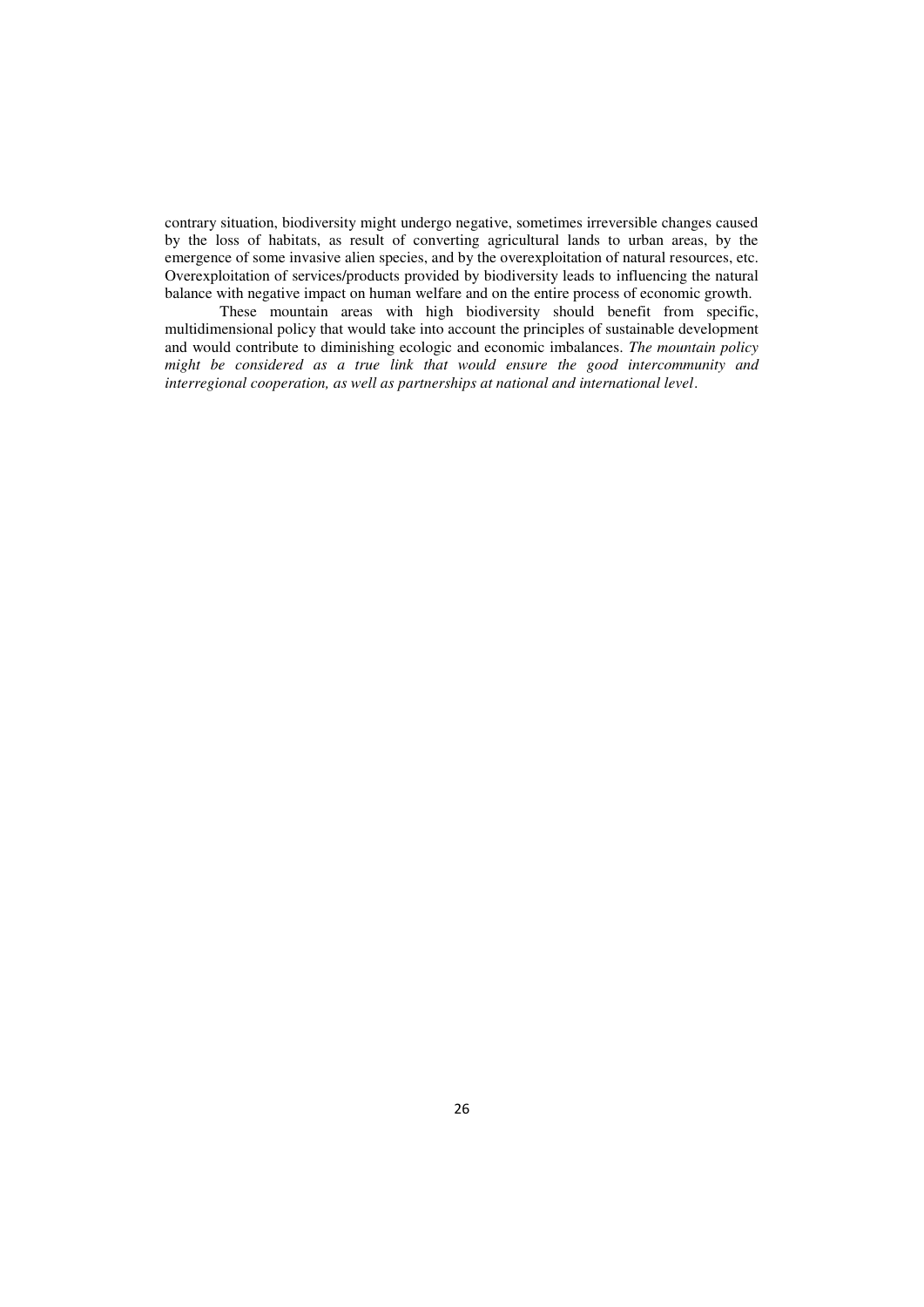|                                        | 2007   | 2008           | 2009   | 2010   | 2011   | 2012   | 2013   | 2014   | 2015   | 2016   |
|----------------------------------------|--------|----------------|--------|--------|--------|--------|--------|--------|--------|--------|
| Retezat                                | 38047  | 38047          | 38047  | 38047  | 38047  | 38047  | 38047  | 38047  | 38316  | 38316  |
| Rodna                                  | 46399  | 46399          | 46399  | 46399  | 46399  | 46399  | 46399  | 46399  | 47202  | 47202  |
| Domogled                               |        |                |        |        |        |        |        |        |        |        |
| Valea Cernei                           | 60100  | 60100          | 61190  | 61190  | 61190  | 61190  | 61190  | 61190  | 61661  | 61661  |
| Cheile Nerei -                         |        |                |        |        |        |        |        |        |        |        |
| Beusnita                               | 37100  | 37100          | 36707  | 36707  | 36707  | 36707  | 36707  | 36707  | 36812  | 36812  |
| Semenic/Cheile                         |        |                |        |        |        |        |        |        |        |        |
| Carasului                              | 36665  | 36665          | 36220  | 36220  | 36219  | 36219  | 36219  | 36219  | 36100  | 36100  |
| Ceahlau                                | 8396   | 8396           | 7739   | 7739   | 7739   | 7739   | 7739   | 7739   | 7763   | 7763   |
| Cozia                                  | 17100  | 17100          | 16721  | 16721  | 16721  | 16721  | 16721  | 16721  | 16725  | 16725  |
| Calimani                               | 24041  | 24041          | 23915  | 23915  | 24519  | 24519  | 24519  | 24519  | 24435  | 24435  |
| Piatra Craiului                        | 14800  | 14800          | 14781  | 14781  | 14781  | 14781  | 14781  | 14781  | 14789  | 14789  |
| Cheile                                 |        |                |        |        |        |        |        |        |        |        |
| Bicazului<br>$\overline{\phantom{0}}$  |        |                |        |        |        |        |        |        |        |        |
| Hasmas                                 | 6575   | 6575           | 6933   | 6933   | 6933   | 6933   | 6933   | 6933   | 6913   | 6913   |
| Macinului                              |        |                |        |        |        |        |        |        |        |        |
| Mountains                              | 11321  | 11321          | 11114  | 11114  | 11114  | 11114  | 11114  | 11114  | 11247  | 11247  |
| Buila<br>$\equiv$                      |        |                |        |        |        |        |        |        |        |        |
| Vanturarita<br>Gradistea               | 4186   | 4186           | 4491   | 4491   | 4491   | 4491   | 4491   | 4491   | 4479   | 4479   |
| Muncelului<br>$\overline{\phantom{a}}$ |        |                |        |        |        |        |        |        |        |        |
| Cioclovina                             | 10000  | 10000          | 38116  | 38116  | 38116  | 38116  | 38116  | 38116  | 38107  | 38107  |
| Mountains                              |        |                |        |        |        |        |        |        |        |        |
| Apuseni                                | 75784  | 75784          | 76022  | 76022  | 76022  | 76022  | 76022  | 76022  | 76055  | 76055  |
| Bucegi                                 | 32663  | 32663          | 32598  | 32598  | 32497  | 32497  | 32497  | 32497  | 32520  | 32520  |
| Maramuresului                          |        |                |        |        |        |        |        |        |        |        |
| Mountains                              | 148850 | 148850         | 133419 | 133419 | 133419 | 133419 | 133419 | 133419 | 133450 | 133450 |
| Vanatori<br>$\Box$                     |        |                |        |        |        |        |        |        |        |        |
| Neamt                                  | 30818  | 30818          | 30841  | 30841  | 30841  | 30841  | 30841  | 30841  | 30706  | 30706  |
| Geo-park                               |        |                |        |        |        |        |        |        |        |        |
| Mehedinti                              |        |                |        |        |        |        |        |        |        |        |
| Plateau                                | 106000 | 106000         | 106492 | 106492 | 106492 | 106492 | 106492 | 106492 | 106376 | 106376 |
| Dinosaurs Geo-                         |        |                |        |        |        |        |        |        |        |        |
| park Hategului                         |        |                |        |        |        |        |        |        |        |        |
| Country                                | 102392 | 102392         | 100487 | 100487 | 100487 | 100487 | 100487 | 100487 | 100050 | 100050 |
| Putna<br>$\overline{a}$                | 38204  |                |        |        |        |        |        |        |        |        |
| Vrancea                                |        | 38204          | 38190  | 38190  | 38190  | 38190  | 38190  | 38190  | 38060  | 38060  |
| Tinovul Poiana                         |        |                |        |        |        |        |        |        |        |        |
| Stampei                                |        | $\ddot{\cdot}$ |        |        |        | 640    | 640    | 640    | 696    | 696    |

Annex 1: Mountain areas declared as Natural Protected Areas, in the period 2007-2016

ANNEXES

Source: Date Temp-Online, INS[, http://statistici.insse.ro/shop/?lang=ro](http://statistici.insse.ro/shop/?lang=ro)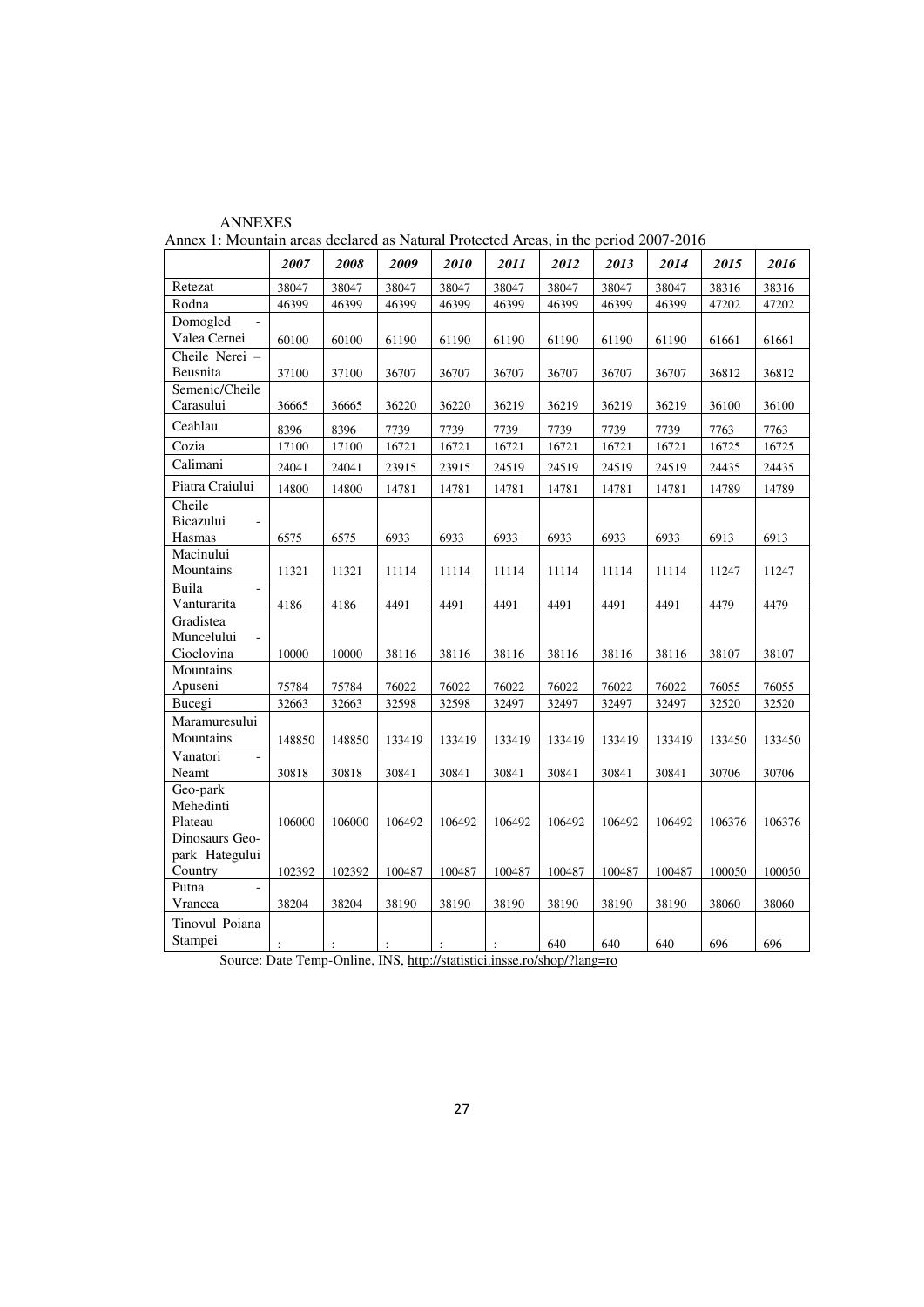#### BIBLIOGRAPHY

- 1. ANTONESCU D., (Co-author Chapter), 2017, Project No. 2 Resursele naturale rezerve strategice, ce folosim si ce lasam generatiilor viitoare, Strategia de dezvoltare a Romaniei in urmatorii 20 de ani – Sinteza, (Coordinator Acad., BOGDAN C. SIMIONESCU), - Arii Protejate. [http://www.academiaromana.ro/bdar/strategiaAR/doc14/Strategia-Sinteza.pdf,](http://www.academiaromana.ro/bdar/strategiaAR/doc14/Strategia-Sinteza.pdf) Publishing House Romanian Academy, ISBN 978-973-27-2756-0 pg.71-74 (592 pag.).
- 2. ANTONESCU D., (Author Chapter), 2017, Strategic Resources of Romania. Dimensions of sustainable development, Coordinator: Acad. Bogdan C. Simionescu, Editors: Radu-Dan Rusu, Marcela Mihai, Publishing House StudIS, Iaşi, ISBN: 987-606-775-688-3, pags. 64-80.
- 3. APPLETON M., 2012, *Protected Area Management Planning, A Manual and Toolkit*.
- 4. AVADANEI V., AVADANEI L. 2016, "Mediocritas aurea" a possible and suitable solution for *sustainable, smart and inclusive mountain development*, Journal of Montanology vol. V, 2016 (pag. 69).
- 5. BLYTH, S., at all., 2002, *Mountain Watch: environmental change and sustainable development in mountains*. UNEP-WCMC (World Conservation Monitoring Centre), Cambridge, UK.
- 6. CARROLL-FOSTER, T., & Pun, H. L., 1993. *Managing Fragile Ecosystems: Sustainable Mountain Development Agenda 21*. The United Nations Programme of Action from Rio. UNEP (United Nations Environment Programme), Rio de Janeiro.
- 7. CUNNINGHAM, W. P., & Saigo, B. W., 1995. *Environmental Science: A Global Concern* (3rd ed.). Wm.C. Brown Publishers, Dubuque, U.S.A.
- 8. HAEBERLI, W., & BENISTON, M., 1998. *Climate change and its impacts on glaciers and permafrost in the Alps*. AMBIO, 27 (4), 258-265.
- 9. HOLDEN A., FENNELL D. A. Fennell (2013), *The Routledge Handbook of Tourism and the Environment*, ISBN 978-0-415-58207-0.
- 10. HUDDLESTON, B., ATAMAN, E., & Fe d'OSTIANI, L., 2003. *Towards a GIS-based analysis of mountain environments and populations Environment and Natural resources Working Paper* (Vol. 10). Food and Agriculture Organization of the U.N., Rome.
- 11. KAPOS, V., RHIND, J., EDWARDS, M., PRICE, M. F., & RAVILIOUS, C., 2000. *Developing a map of the world's mountain forests*. In M. F. PRICE & N. BUTT (Eds.), Forests in Sustainable Mountain Development: A State-of-Knowledge Report for 2000 (pp. 4-9).
- 12. KORNER, C., 1995: *Alpine plant diversity: a global survey and functional interpretations. In: Arctic and Alpine Biodiversity: Patterns, Causes and Ecosystem Consequences*, F.S. Chapin III, and C. Korner (eds.), Ecological Studies 113, Springer, Berlin.
- 13. OHSAWA M., 1995: *Latitudinal comparison of altitudinal changes in forest structure, leaf type, and species richness in humid monsoon Asia. Vegetations*.
- 14. REY R., GRUIA R., 2016, *Responsible tourism in mountain area, an opportunity for local communities*, Journal of Montanology vol. V, 2016 (pag. 37).
- 15. POPA I. 2016, *Protected areas (forests) between strict protection and rural development engine*, Journal of Montanology vol. V, 2016 (pag. 53).
- 16. STUMBEA, L., 2007. *Cross-border national parks in Europe: Present and perspective*. Annals of University of Craiova (Geography Series), 10, 62-74.
- 17. UNGUREANU D., 2017, *Dezvoltarea durabilă a zonei montane din România. Realități și perspective*.
- 18. THEURILLAT, J.-P., & GUISAN, A., 2001. *Potential impact of climate change on vegetation in the European Alps*: A review. Climatic Change, 7, 145-156.
- 19. UNEP-WCMC, 2000. Mountains and Forests in Mountains. Cambridge, UK. Retrieved 27-03-2015, from http://www.unep-wcmc.org/resources-and-data/mountains-and-forests-in-mountains. U.S. Geological Survey, 1996. Global 30 Arc-Second Elevations (GTOPO30). In U.S. Geological Survey (Ed.).
- 20. FAO (Food and Agriculture Organization of the United Nations), 2001. Global Forest Resources Assessment 2000, 512 pp. FAO, Rome.
- 21. Orientări Strategice Naționale pentru Dezvoltarea Durabila a Carpaților 2014 2020
- 22. Strategia Naționala a României privind Schimbările Climatice 2013 2020
- 23. Carpathian Convention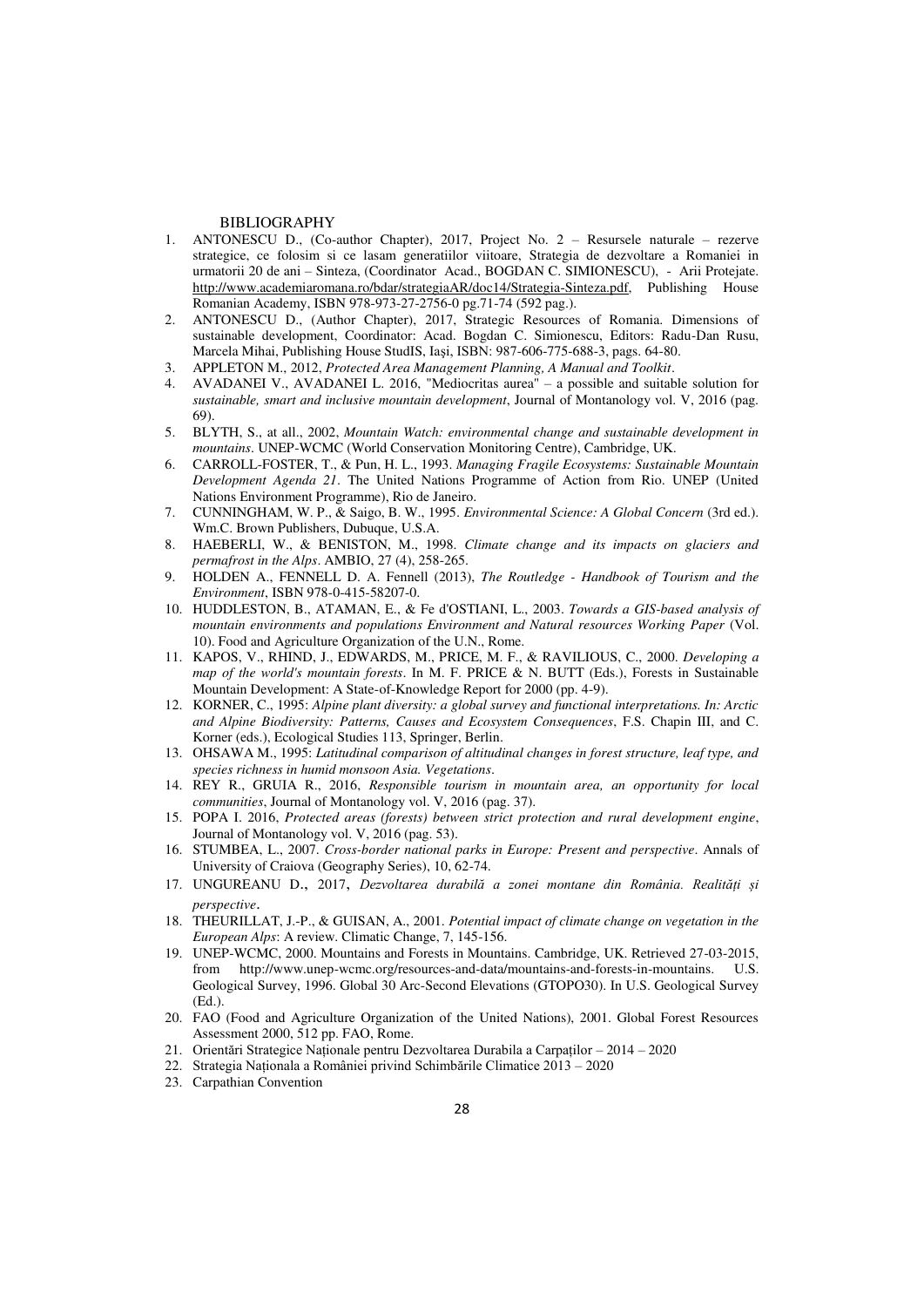- 24. Munții spre 2020 Asociația Europeana pentru Cooperare si Dezvoltare a Zonelor Montane EUROMONTANA
- 25. Europe 2020 Strategy
- 26. Europe's ecological backbone: recognising the true value of our mountains, EEA Report No 6/2010. ISBN 978-92-9213-108-1 ISSN 1725-9177 DOI 10.2800/43450.
- 27. Legea nr. 5/2000 privind aprobarea Planului de Amenajare a Teritoriului National,Sectiunea a III-a Zone protejate;
- 28. Legea nr. 190/2009 pentru aprobarea Ordonantei de urgenta a Guvernului nr. 142/2008 privind aprobarea Planului de Amenajare a Teritoriului National – Sectiunea a VIII – a – Zone turistice;
- 29. Legea nr. 575/2001 privind aprobarea Planului de Amenajare a Teritoriului National –Sectiunea a Va – Zone de risc natural;
- 30. Legea nr. 363/2006 privind aprobarea Planului de Amenajare a Teritoriului Nationa Sectiunea I Retele de Transport;
- 31. Legea nr. 171/1997 privind aprobarea Planului de Amenajare a Teritoriului National –Sectiunea a IIa Apa, cu modificarile ulterioare;
- 32. Legea nr. 351/2001 privind aprobarea Planului de Amenajare a Teritoriului National -Sectiunea a IV – a Reteaua de localitati, cu modificarile si completarile ulterioare;
- 33. Ordinul ministrului agriculturii, padurii, apelor si mediului nr. 552/2003 privind aprobarea zonarii interne a parcurilor nationale si a parcurilor naturale din punct de vedere al necesitatii de conservare a diversitatii biologice;
- 34. Hotarârea Guvernului nr. 2151/2004 privind instituirea regimului de arie naturala protejata pentru noi zone;
- 35. Ordonanta de urgenta a Guvernului nr. 195/2005 privind protectia mediului, aprobata cu modificari si completari prin Legea nr. 265/2006;
- 36. Legea nr. 13/1993 pentru aderarea României la Conventia privind conservarea vietii salbatice si a habitatelor naturale din Europa, adoptata la Berna la 19 septembrie 1979;
- 37. Legea nr. 58/1994 pentru ratificarea Conventiei privind diversitatea biologica, semnata la Rio de Janeiro, la 5 iunie 1992;
- 38. Legea nr. 46/2008 Codul silvic, cu modificarile si completarile ulterioare;
- 39. Legea nr. 247/2005 privind reforma în domeniile proprietatii si justitiei,precum si unele masuri adiacente arhitectural al Europei, adoptata la Granada la 3 octombrie 1985;
- 40. Legea nr. 315/2004 privind dezvoltarea regionala în România, cu modificarile si completarile ulterioare;
- 41. Legea nr. 13/1998 pentru aderarea României la Conventia privind conservarea speciilor migratoare de animale salbatice, adoptata la Bonn la 23 iunie 1979;
- 42. Legea nr. 215/2001 a administratiei publice locale, republicata, cu modificarile si completarile ulterioare;
- 43. Ordinul ministrului mediului si gospodaririi apelor nr. 604/2005 pentru aprobarea Clasificarii pesterilor si a sectoarelor de pesteri - arii naturale protejate;
- 44. Legea nr. 350/2001 privind amenajarea teritoriului si urbanismul, cu modificarile si completarile ulterioare;
- 45. Ordonanța de urgență a Guvernului nr. 139/2005 privind administrarea pădurilor din România, aprobată cu modificări și completări prin Legea nr. 38/2006, cu modificările și completările ulterioare;
- 46. Ordonanta de urgenta a Guvernului nr. 57/2007 privind regimul ariilor natural protejate, conservarea habitatelor naturale, a florei si faunei salbatice, aprobata cu modificari si completari prin Legea nr. 49/2011;
- 47. Ordinul ministrului mediului si dezvoltarii durabile nr. 1964/2007 privind declararea siturilor de importanta comunitara ca parte integranta a retelei ecologice europene NATURA 2000 în România, cu modificarile ulterioare.
- 48. [http://turism.gov.ro/wp-content/uploads/2016/02/Romania-tara-semnatara-a-Conventiei-](http://turism.gov.ro/wp-content/uploads/2016/02/Romania-tara-semnatara-a-Conventiei-Carpatice.pdf)[Carpatice.pdf](http://turism.gov.ro/wp-content/uploads/2016/02/Romania-tara-semnatara-a-Conventiei-Carpatice.pdf)
- 49. <http://www.greenpeace.org/romania/ro/campanii/rosiamontana/descriere/>